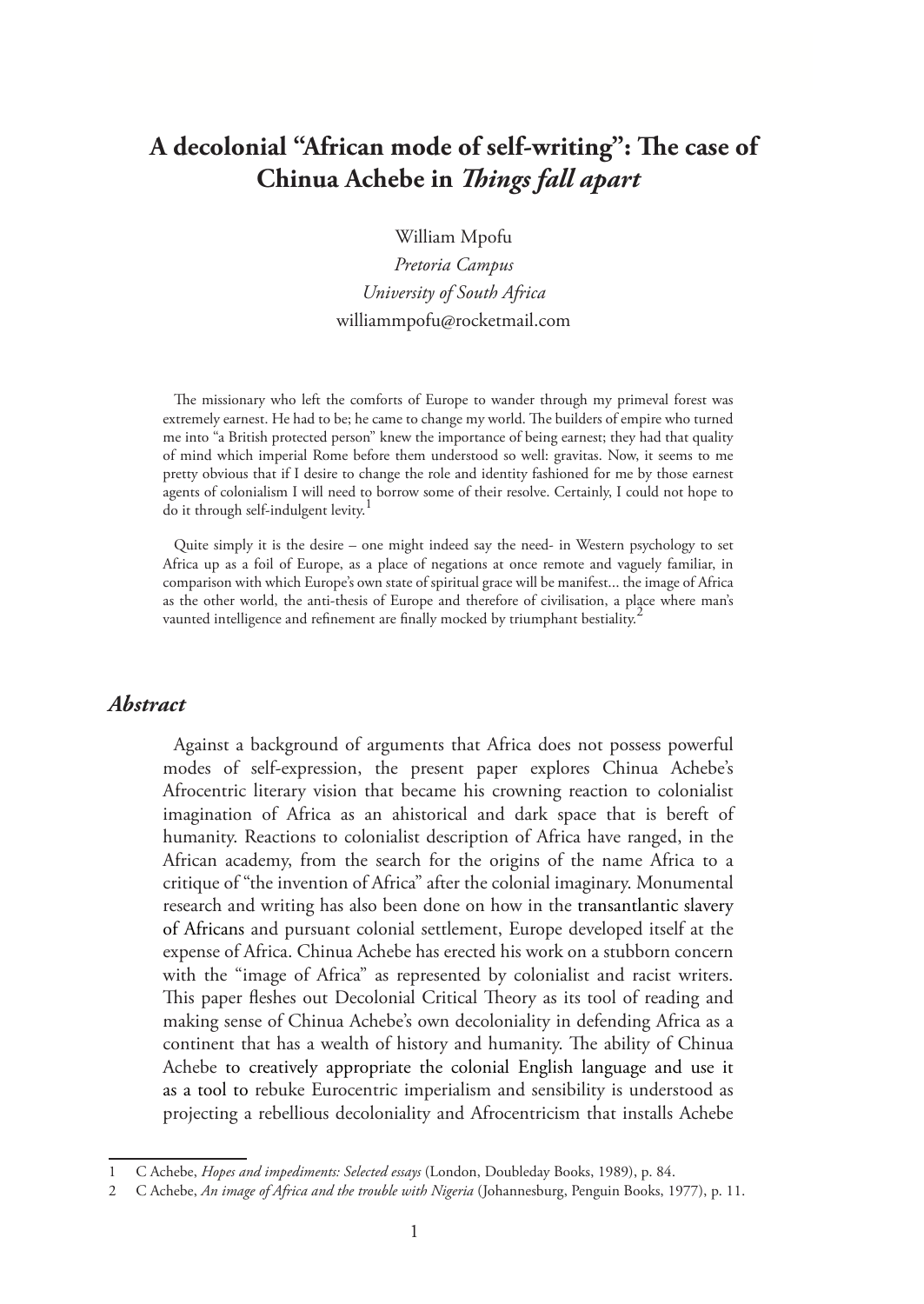as one of Africa's "whistle blowers against ideologies of Otherness." It is a crowning argument of this paper that Achebe envisions, in terms of power and knowledge, a "world where other worlds are possible", in so far as he gestures towards a conversation rather than a clash of civilisations in the globe.

**Keywords:** Coloniality; Decoloniality; Afrocentricism; Epistemic disobedience; Border thinking; Pluriversality.

# **Introduction**

A provocative argument has been advanced to the effect that, "African modes of self-writing" and expression can be observed to be "very few" that are outstanding in richness and creativity. Achille Mbembe insists that "fewer still" of the African means of seeing and expressing the world "are of exceptional power" in comparison to "German philosophy" and "Jewish Messianism".3 This paper projects an argument that Chinua Achebe among other African thinkers presents not only a beautiful but also a powerful mode of African expression. The aim of the paper is to argue that Chinua Achebe in his essays, lectures and fiction provides a robust decolonial mode of African expression that so ably defends the humanity of Africans and the historicity of Africa against strong currents of racist and what Edward Said has called "orientalist" descriptions of the Other by European colonialist writers.4 Valentine Mudimbe has called this Eurocentric naming of Africa as the inferior Other, the "invention of Africa"5 after the colonial imaginary. Writing in the 1950s when the idea of decolonisation in Africa held such a strong current, Chinua Achebe installed himself among other writers as a vivid voice for African liberation and pride.

Kenyan political scientist, Ali Mazrui has done monumental research work tracing the origins of the name Africa, and how Africa's "triple heritage" from its own history, its contacts with Arabic cultures, and European civilisations

has produced and conditioned Africa as we currently experience it.<sup>6</sup> On the other hand, from a political and economic perspective, Guyanese historian, Walter Rodney advanced a compelling argument on "how" in concrete

<sup>3</sup> A Mbembe, "African modes of self-writing", *Identity, Culture and Politic*s, 2, January 2001, pp. 1-39.

<sup>4</sup> EW Said, *Orientalism* (London, Penguin, 1978), p. 13.

<sup>5</sup> VY Mudimbe, *The invention of Africa* (Bloomington, Indiana University Press, 1998), p. 16.

<sup>6</sup> A Mazrui, "The re-invention of Africa: Edward Said, VY Mudimbe, and beyond", *Thinking Africa*, 36, Autumn 2005, pp. 45-55.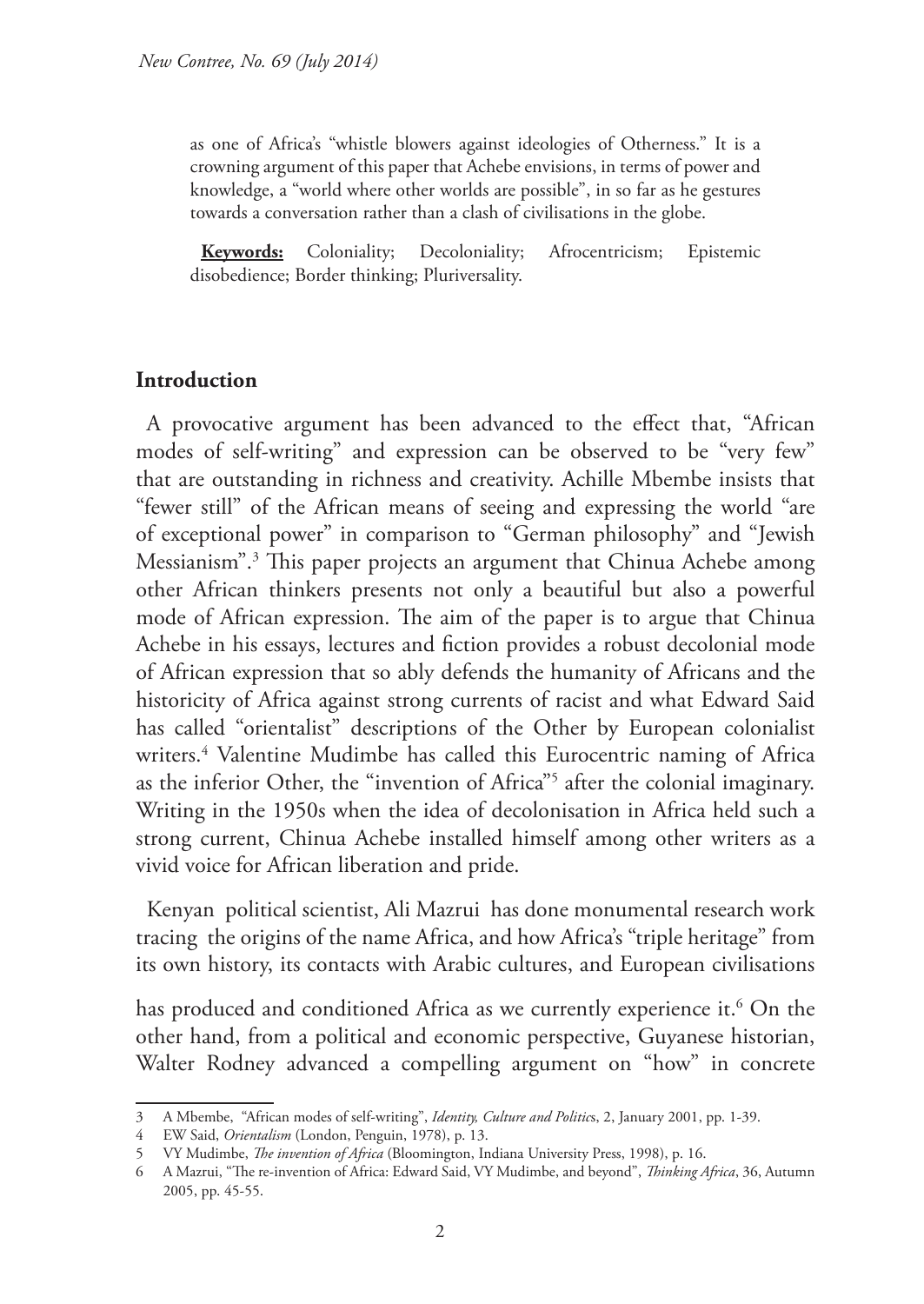terms "Europe" through the enslavement of Africans and colonisation "underdeveloped Africa."7 Among these many emphatic arguments and concerns with the condition of Africa in the world, Chinua Achebe has erected an enduring concern with how the "image of Africa" and that of Africans, as members of the human family, has been represented by colonialist thinkers and writers, and in a meaningful way, how Africans themselves have conspired with Coloniality in undermining the "image of Africa" in a world that is dominated by racist and orientalist prejudice.<sup>8</sup>

A principal observation of the present paper is that Achebe practices what Argentinean Semiotician; Walter Mignolo has called "epistemic disobedience",9 a rebellious attitude to knowledge that gestures to a "pluriversal world". Achebe, by refusing in his imagination and expression that Europe can have a monopoly of knowledge on Africa as a "heart of darkness" participates in the pursuit of a "pluriversal world" that is a shelter to knowledges not just one imperial and hegemonic knowledge. To such African writers as Mudimbe, as it is to Achebe, Europe cannot present an "invented" and fabricated "image of Africa" and not get an emphatic response. In presenting an Africa that has its humanity that includes certain gifts and some foibles, Achebe proposes a conversation of civilisations and a dialogue of worlds where Africa is another of the worlds and not some vacant space that invites colonial invasion, or lately; humanitarian intervention.

In spite of his colonial education, which he describes as the education of "a British protected child"10 in rural Nigeria of the 1940s, Achebe goes beyond the limiting parameters of European epistemology to draw poetry and philosophy from the oral Igbo archive which he deploys in challenging racist myths of Africa as having had a history comparable to "one long night of savagery".11 Epitomising the later African freedom fighters that resorted to armed struggle, Achebe's creature, Okonkwo, in *Things fall apart*, published in 1958, projects decolonial practices, represents a rebellion to invading Eurocentric fundamentalism while defending the African Igbo cosmology to the point of committing suicide instead of surrendering to colonial authorities.

<sup>7</sup> W Rodney, *How Europe underdeveloped Africa* (Dar-Es-Salaam, Tanzania Publishing House, 1973), p. 16.

<sup>8</sup> C Achebe, *An image of Africa...*, p. 6.

<sup>9</sup> WD Mignolo, "Geopolitics of sensing and knowing: (De)Coloniality, border thinking, and epistemic disobedience", *Transversal*, 9, August 2011, pp. 7-16.

<sup>10</sup> C Achebe, *The education of a British protected child* (London, Penguin Books, 2009), p. 11.

<sup>11</sup> C Achebe, *Hopes and impediments...*, p. 45.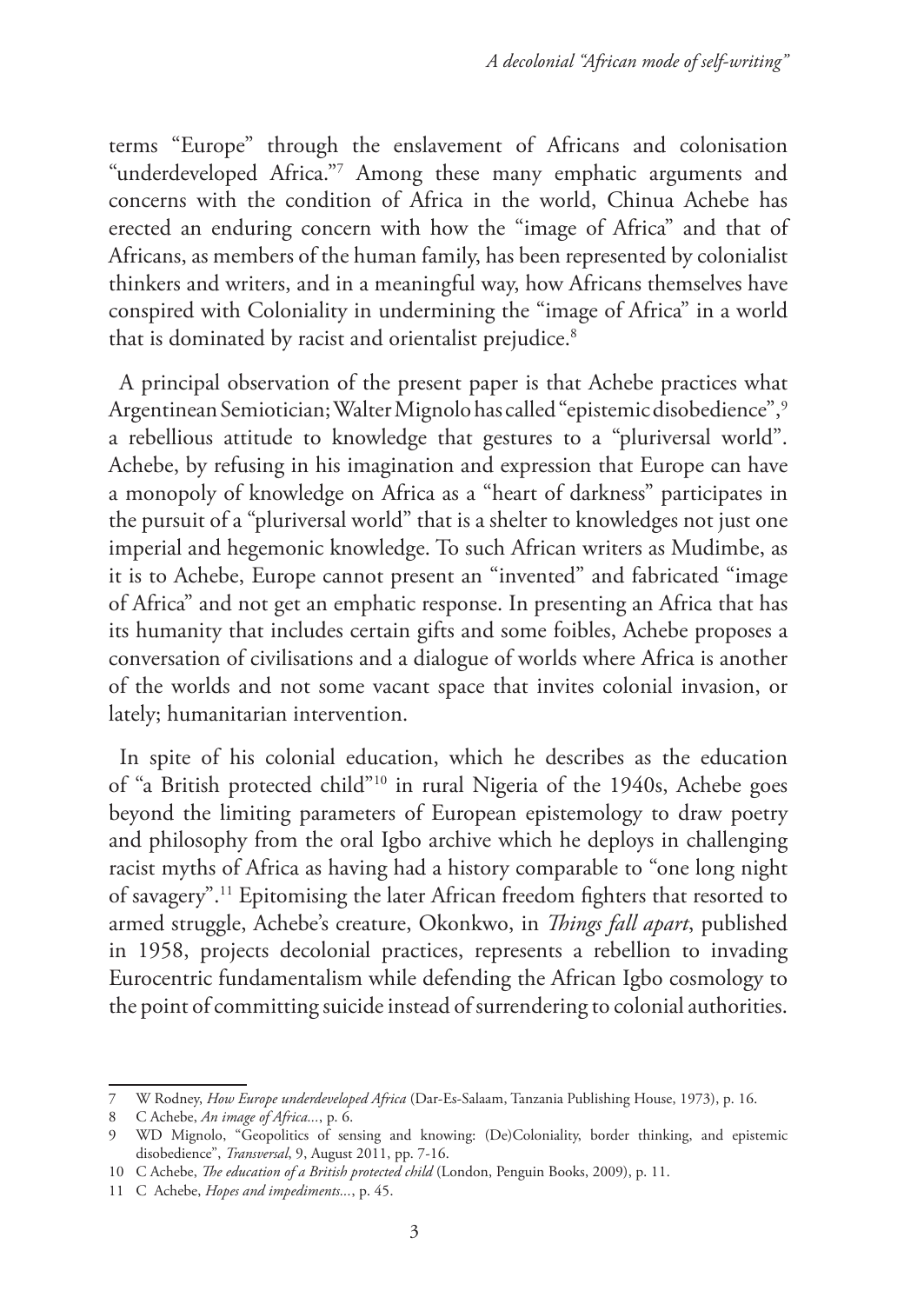An apparent refutal of what Achille Mbembe calls "Afro-radicalism"12 and which Puerto Rican sociologist, Ramon Grosfoguel describes as "third world fundamentalism"13 is represented in Achebe's ability to expose some of the gory attributes of African tribal life such as the ritual murder of Ikemefuna in *Things fall apart*. Afro-radicalists and third world fundamentalist, in their extremism, would only blame colonialism for the ills of their societies and forget to critique internal societal fragilities. In *Things fall apart*, Ikemefuna had become a part of Okonkwo's family after he was seized from another village as compensation for a crime of murder. The decision by the elders of the clan to have him killed has left some readers of *Things fall apart* with the thinking that at a certain level, the colonial Christian mission with its promises of grace, peace and love was a necessity in the village of Umuofia.<sup>14</sup> The resolve to critique Africa from within, denouncing corruption, violence and tin-pot dictatorship in Nigeria became, for Chinua Achebe, a vocation that accompanied his now celebrated dedication to confronting Eurocentricism and its description of Africa.

Achebe elects an Afrocentric locus of enunciation which does not abstain from using the wealth of the English colonial language, domesticating it as a tool of expression and resistance against English cultural imperialism. As opposed to Ngugi wa Thiongo who sees the English language as imprisoning to African expression and sensibility,15 Achebe finds the language a usable weapon to deploy not only in speaking truth to empire but finding a unifying grammar among Africa's different language speakers and writers who can now denounce the violence of imperialism in one voice, in the English language. The appropriation of the English language for use as part of the cultural equipment to rebuke imperialism on its own presses home a stubborn statement on the futility of imperialism as its tools of domination become seeds of its defeat. From here the present paper proceeds to explore Chinua Achebe's Afrocentric literary vision, followed by an explication of Decolonial Critical Theory as the theoretical and conceptual tool of analysis that the paper has preferred in examining Achebe's work. After that, the decolonial politics of Chinua Achebe that is projected in his classic novel *Things fall apart* is explored. Finally, the paper concludes by advancing the argument that Chinua Achebe's literary work represents a decolonial vision of a "world

<sup>12</sup> A Mbembe, "On the power of the false", *Public Culture*, 14, June 2002, pp. 629-641.

<sup>13</sup> R Grosfoguel, "Transmodernity, border thinking, and global coloniality..." (Available at: www.eurozone, as accessed on 15 May 2012), pp. 28-37.

<sup>14</sup> C Achebe, *Things fall apart*..., p. 77.

<sup>15</sup> N WaThiongo', *Remembering Africa* (Dar-es Salam: Basic Civitas Books, 2009), p. 23.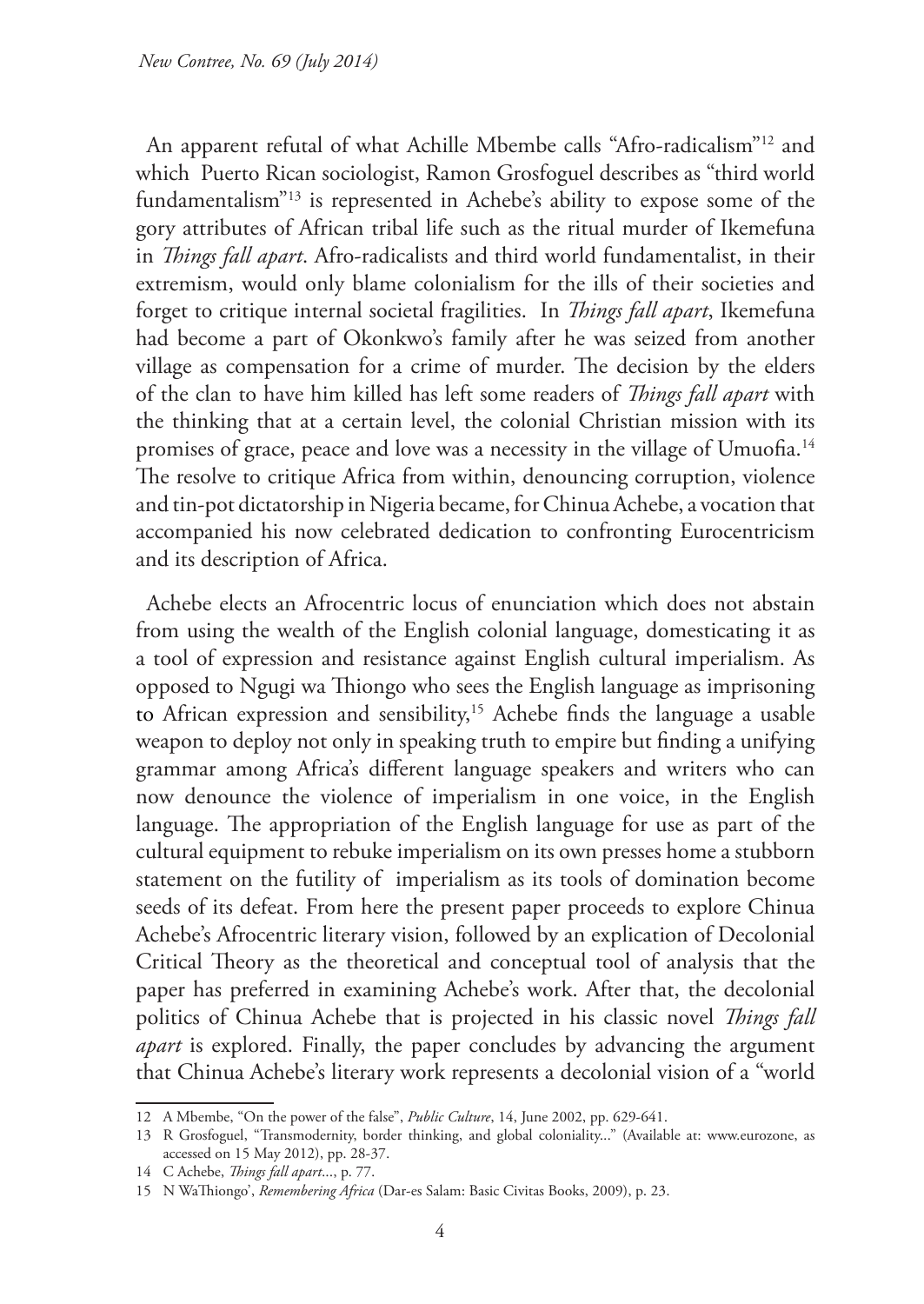where other worlds are possible", in summary, a "pluriversal world".

### **Chinua Achebe's Afrocentric locus of enunciation**

"The pleasure and art of story-telling" is in Achebe's own words a gift that was passed on to him by his elder sister.<sup>16</sup> For the pain and the sorrow that pressed out of him the anger to write back to empire, Achebe relied on provocation by colonialist writers and critics who sought to present Africa as a space and a sign of deficiencies and inadequacies. In the essay that has become emblematic of his decolonial thought, *An image of Africa: Racism in Conrad's heart of darkness,*17 Achebe confronts Joseph Conrad's racist depiction of Africa as the "heart of darkness" and his colonist description of Africans as people who were "not human" and were given to "savage" ways of life. Outside the pages of colonist writing such as that of Conrad, Chinua Achebe encountered racist and Eurocentric prejudice represented in the mockery of a fellow lecturer at the University of Massachusetts in 1974 who in a conversation emphatically asked:18

If I was a student too. I said no, I was a teacher. What did I teach? African Literature. Now that was funny, he said, because he knew a fellow who taught the same thing, or perhaps it was African History, in a certain community college not far from here. It always surprised him; he went on to say, because he never thought of Africa as having that kind of stuff, you know.

In such encounters as this, besides being mistaken for a student, one who must be taught by those who know better, Achebe came face to face with the doubt and scepticism of the humanity and history of Africa that Eurocentric thinkers held. While this might on the outside seem to be an isolated if unfortunate encounter of Achebe with racist Eurocentricism in a European university, in reality it is an enduring tendency in racist and colonial thinking to doubt the humanity of Africans and question the historicity of Africa. Puerto Rican philosopher Nelson Maldonado-Torres has so ably described this tendency as "Manichean misanthropic scepticism"19 which borders on racist attempts to erase the humanity of the other in an attempt to atone for the guilt of their exclusion and oppression. In the case of Africans their

<sup>16</sup> C Achebe, *Things fall apart*..., p. 3.

<sup>17</sup> C Achebe, "An image of Africa: Racism in Conrad's heart of darkness", *Hopes and impediments: Selected essays* ..., p. 20.

<sup>18</sup> C Achebe, *Hopes and impediments...*, pp. 1-2.

<sup>19</sup> N Torres-Maldonado, "On the coloniality of being", *Cultural Studies*, 21, May 2007, pp. 240-270.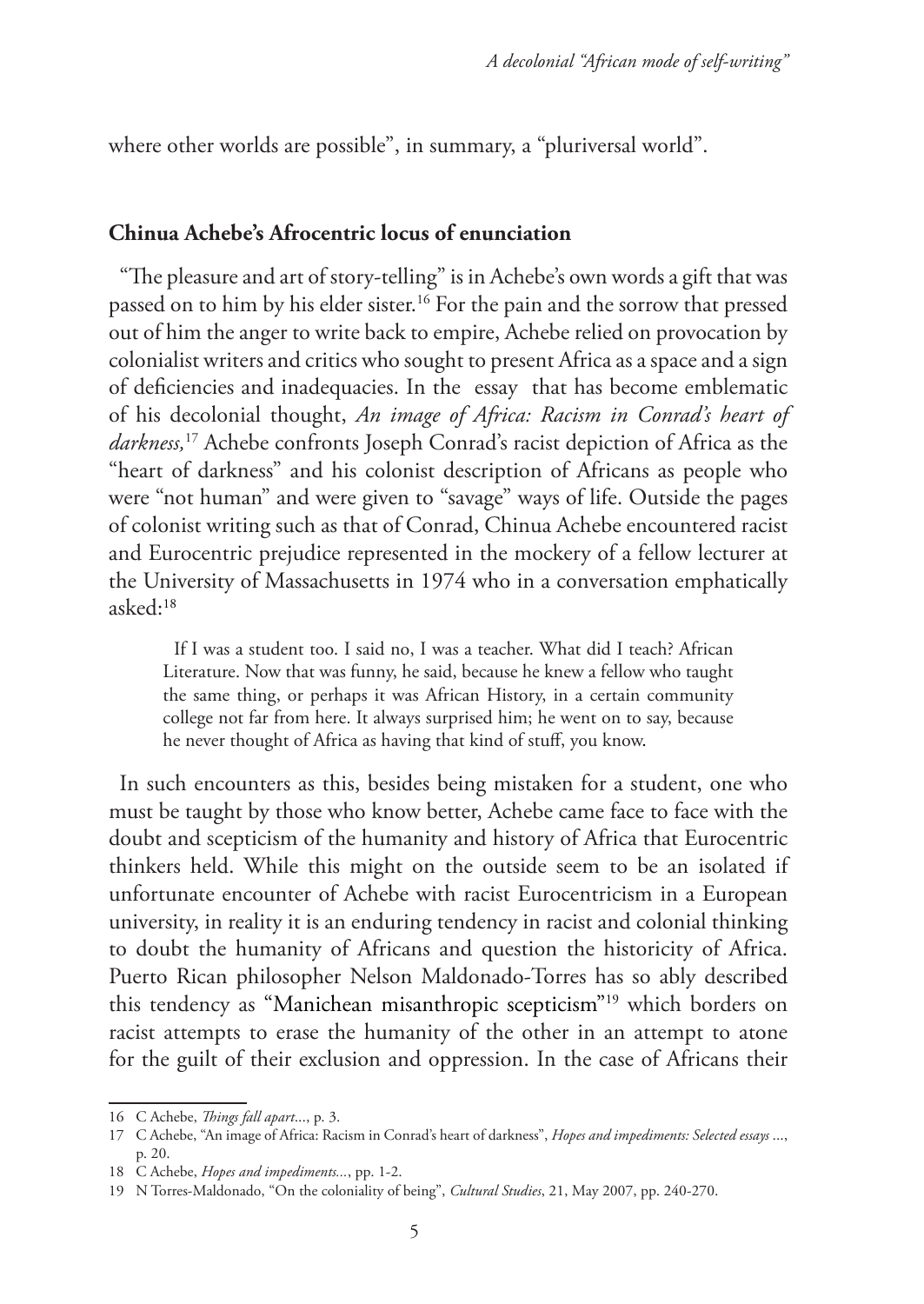enslavement and later colonisation was defended on the grounds that they lacked humanity, and that slavery and colonialism brought to the African one of the greatest gifts to the living, God and Christianity.<sup>20</sup> The vocation of such writers as Achebe becomes an emphatic resistance to the erasure of African history, the denial of the humanity of Africans, and this is done through such a bold announcement of Africa as a human and historic space among other spaces under the sun.

Ali Mazrui has provided a compelling explanation of Africa's condition in the world as a condition of a "triple heritage" defined by Africa being a contested product of its own history of mixed forms "of violent contact with Arabic and Western cultures and religions. In this triple heritage" Africa becomes "central" in global contestations between Islam and Christianity, Westernising and Arabising missions and their imperial clashes in Africa, making the continent a volatile site of ideological and cultural battles.<sup>21</sup> In this process of Westernising and Arabising missions on the continent, in the argument of Valentine Mudimbe, what has happened is "the invention of Africa" after the imagination of those who seek to dominate it, and who tend to judge it down as the inferior Other and its people as lacking in basic humanity.<sup>22</sup> Edward Said described this Eurocentric and Western attitude towards non-Europeans as "orientalism" that is defined by hatred and racist prejudice.<sup>23</sup> From a historical and a political economy vantage point, Walter Rodney goes beyond describing the "invention of Africa" that Mudimbe provides, and the Arabisation and Westernisation of Africa that Mazrui enunciates. Rodney charges Europe with the underdevelopment of Africa through slavery and colonisation that siphoned labour from Africa and extracted, at no cost, human and natural resources.<sup>24</sup>

The regard by Eurocentric and colonist thinkers of the colonised as lesser beings does not get exhausted in personally embarrassing the colonised and demeaning him as it did Achebe at a European university campus. It proceeds as Frantz Fanon argues "by a kind of perverted logic, it turns to the past of the oppressed people, and distorts, disfigures, and destroys it."<sup>25</sup> Peruvian Sociologist, Anibal Quijano compares this Eurocentric mindset and way of

<sup>20</sup> E Williams, *Capitalism and slavery* (London, Andre Deutsch, 1964), p. 112.

<sup>21</sup> A Mazrui, "The re-invention of Africa...", *Thinking Africa*, 36, Autumn 2005, p 45-55.

<sup>22</sup> VY Mudimbe, *The invention of Africa* (Bloomington, Indiana University Press, 1998), p. 33.

<sup>23</sup> EW Said, *Orientalism* (London, Penguin, 1978), pp. 44-45.

<sup>24</sup> W Rodney, *How Europe underdeveloped Africa* (Dar-Es- Salaam, Tanzania Publishing House, 1973), p. 36.

<sup>25</sup> F Fanon, *The wretched of the Earth* (New York, Grove Press. 1963), p. 87.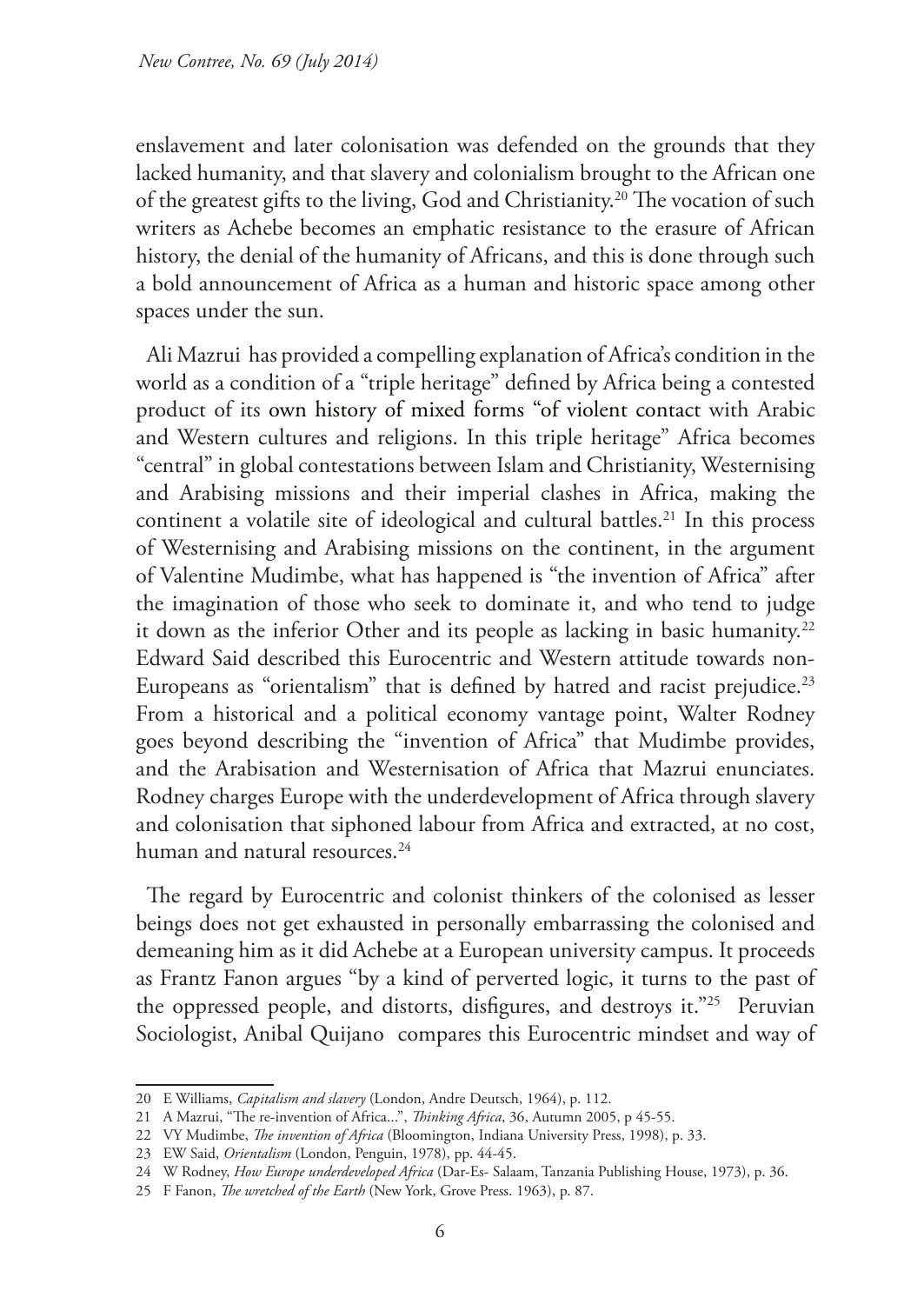thinking to a deliberately fraudulent mirror that "distorts what it reflects" presenting to the colonised a "necessarily partial and distorted" image of themselves which as Quijano continues, prevents the colonised and the despised from achieving the ability to "identify" their "true problems, much less solve them" as they "continue being what" they "are not" but what the coloniser has imagined and invented them to be.26

From the observation of Frantz Fanon and that of Quijano, the imagination of the African by the colonist is not content with judging down the African as a bestial being and portraying Africa as an ahistorical space but it seeks to inject in the African a view of himself and herself as an object that is marked by inadequacy and inferiority. It is for that reason that Achebe is disgusted by missionary Albert Schweitzer's bigotry in exclaiming that "the African is indeed my brother but my junior brother".27

 In his canonical essay, *Impediments to Dialogue between North and South*, Achebe is even more infuriated by "a British governor of Rhodesia in the 1950s" who had the temerity to define "the partnership between black and white in his territory" of the British colony "apparently without intending any sarcasm, as the partnership between horse and its rider".28 The figure of a black horse together with the image of a white rider to the horse compresses together the entire experience of Africans of the burden of slavery and colonialism.

The asymmetrical world, historically, economically and politically, that has installed Europe as the centre of the world and Europeans as the model of humanity seems to have at worst provoked and at best frightened Achebe into the kind of thinking and writing that marks *Things fall apart* and his other novels and short stories. As much as the traumatic experience of slavery imprinted its violence in the melancholic songs of the slave in the narrative of Frederick Douglass,<sup>29</sup> the agony of colonialism and its technologies of dehumanisation inevitably stamped their signature on Achebe's decolonial expression of the condition of the colonised in Africa.

The individual pain that Achebe felt upon encountering the violence of colonial dehumanisation of the colonised, and the violence that colonial

<sup>26</sup> A Quijano, "Coloniality of power, Eurocentricism and Latin America, *Nepatla: Views from South,* 1, August 2000, p. 533.

<sup>27</sup> C Achebe, *An image of Africa and the trouble with Nigeria*..., p. 11.

<sup>28</sup> C Achebe, *Hopes and impediments...*, p. 46.

<sup>29</sup> F Douglass, *Narrative of the life of Frederick Douglass, an American slave* (New York, Penguin Books, 1983), p. 88.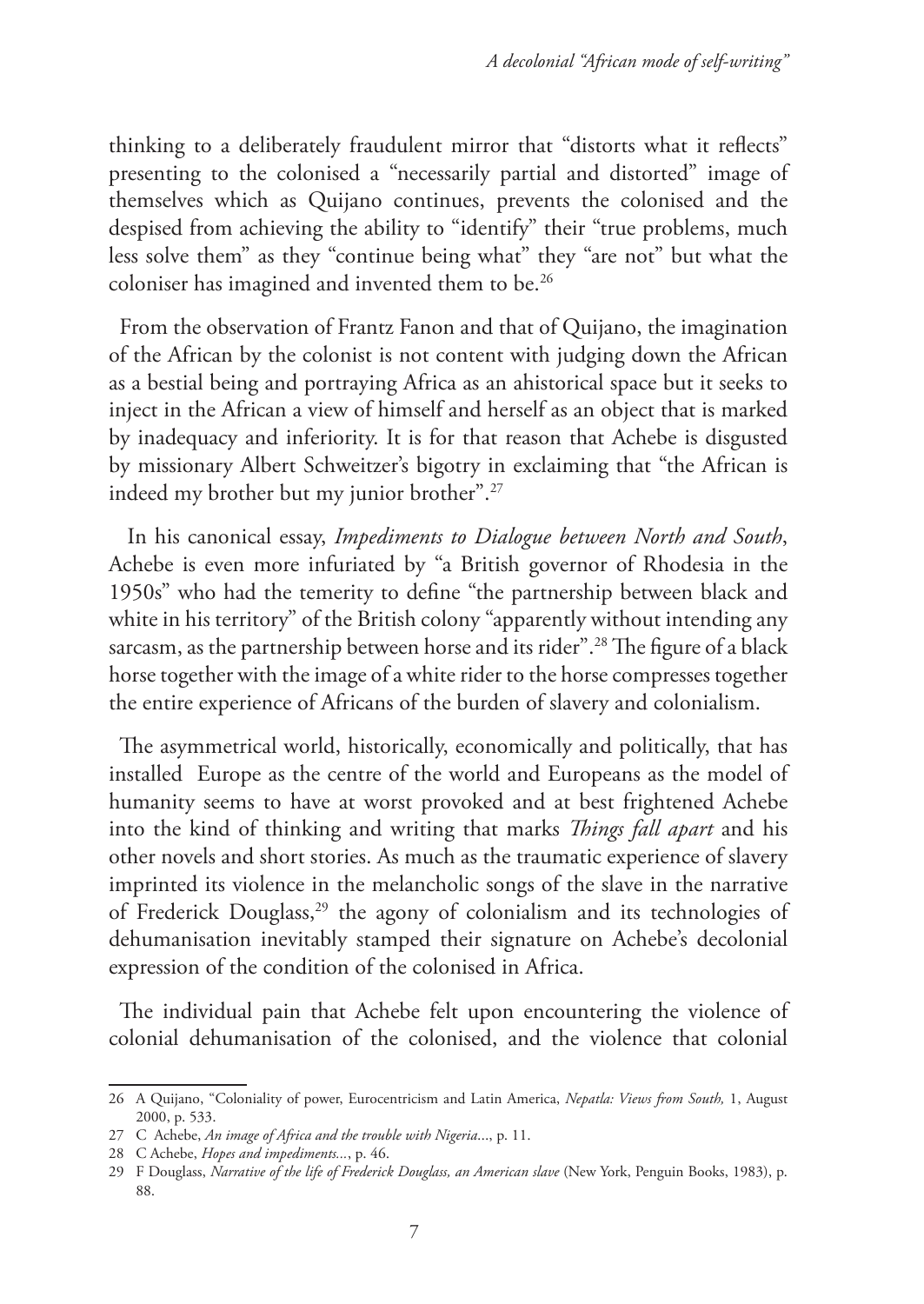thinkers mounted by erecting fictions of the African as a "horse" of burden seem to have defined anew the relationship between Achebe and his community. He was not going to be a peripheral commentator or a detached observer but an interested insider who wrote from among the oppressed and their locus of enunciation. Unlike the European writer who sees himself and is seen by society as a strange outsider, Achebe, in his combative essay, *The novelist as a teacher* sees himself as a societal insider whose vocation is to awaken society to such injustices as colonial racism:<sup>30</sup>

Because of our largely European education our writers may be pardoned if they begin by thinking that the relationship between European writers and their audience will automatically reproduce itself in Africa. We have learnt from Europe that a writer or an artist lives on the fringe of society – wearing a beard and a peculiar dress and generally behaving in a strange, unpredictable way. He is in revolt against society, which in turn looks on him with suspicion if not hostility.

To the society that produced him, that experienced colonialism before and together with him, and that consumes his work, Achebe is a guide as much as he is a student. He projects himself as a polite follower and sometimes a questioner of the society's central values as *Things fall apart* demonstrates. Achebe sees it as his role "to help my society regain belief in itself and put away the complexes of the years of denigration" because, he says "no African can escape the pain of the wound in our soul"<sup>31</sup> that colonialism and slavery inflicted. In the observation of Grosfoguel such thinkers who do as Achebe does in this case, who are enmeshed in the experience of their communities and who "walk with" their people while "asking questions" and "listening" to them instead of "walking while preaching" to the people their own personal inventions constitute a decolonial "rear guard" that is different from the colonial "vanguard".32 Such writers as Achebe models himself are writers that Ngugi wa Thiongo has called 'writers in politics' who position themselves on "the side of the people" and see the people not only as objects of their writing but powerful and knowing subjects.<sup>33</sup>

<sup>30</sup> C Achebe, "The novelist as a teacher", *Hopes and impediments: Selected essays* ..., p. 40.

<sup>31</sup> C Achebe, "The novelist as a teacher..., p. 44.

<sup>32</sup> R Grosfoguel, "Decolonising Western universalism: Decolonial pluriversalism from Aimé Cesaire to the Zapatistas", *Transmodernity: Journal of Peripheral Cultural Production of the Luso-Hispanic World*, 1, Spring 2012, pp. 1-17.

<sup>33</sup> N wa Thiongo', *Writers in politics: A re-engagement with issues of literature and society* (Nairobi, Heinemann, 1997), p. 33.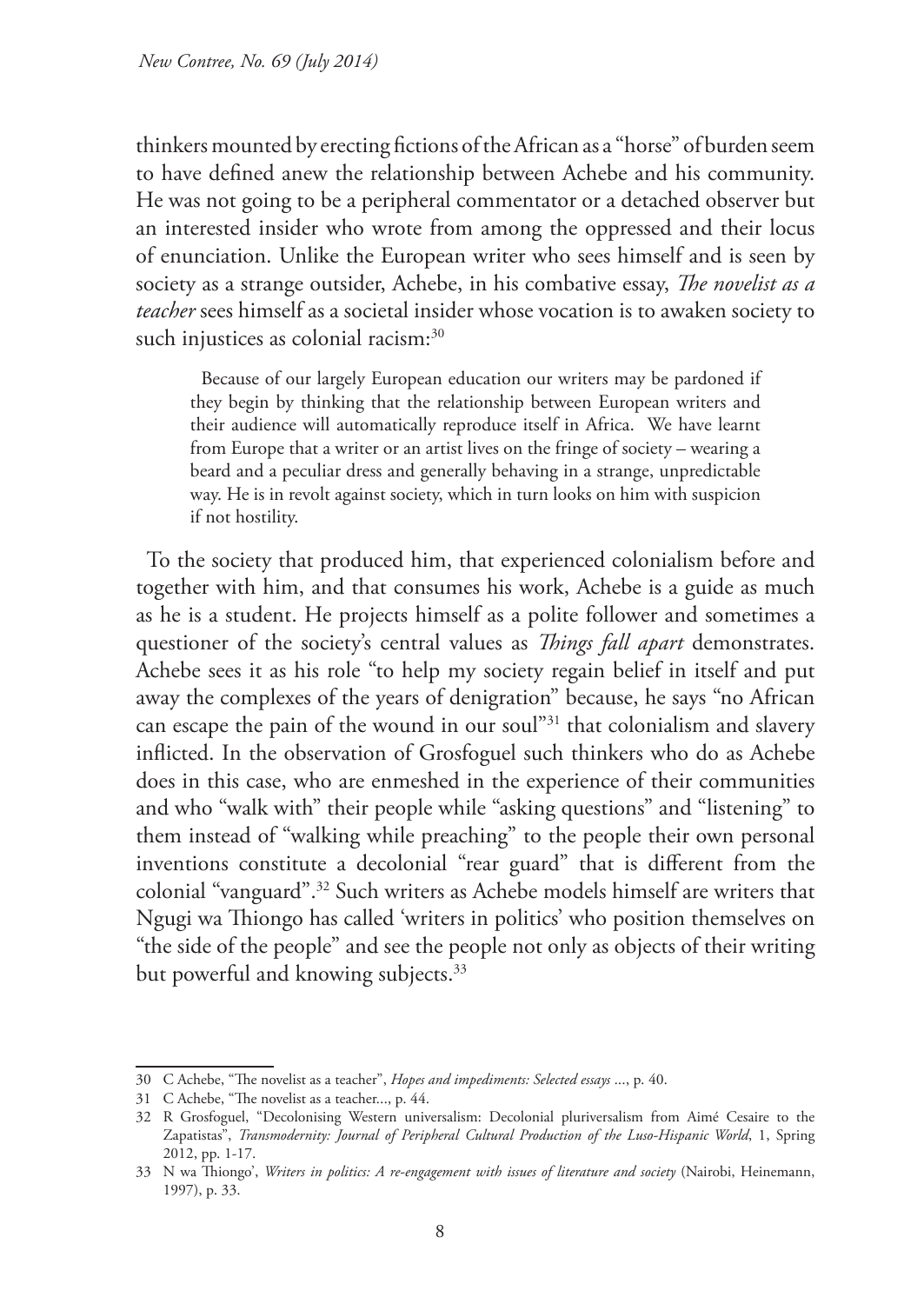In one of the epigraphs that introduce the present paper, Achebe (1989:84) emphatically proclaims the importance of him being "earnest" about his project of erecting robust counterfictions to Eurocentric racist and colonial imaginations of Africa. If he is to succeed, he argues, in "the desire to change the role and identity fashioned" for him, "by the earnest agents of colonialism", he will need "to borrow some of their resolve" and determination to change the world. This fiery and militant resolve by Achebe to confront racist Eurocentric fundamentalism is nowhere expressed in such terse and vehement terms as in his essay, *The Novelist as Teacher*, in which he clearly spells out his role and vocation as an African writer:<sup>34</sup>

Needless to say, we do have our own sins and blasphemies recorded against our name. If I were God I would regard as the very worst our acceptance – for whatever reason – of racial inferiority. It is too late in the day to get worked up about or blame others, much as they may deserve such blame and condemnation. What we need to do is to look back and try and find where we went wrong, where the rain began to bit us.

In his own eyes, Achebe sees himself as a "teacher" whose primary role is to fight African acceptance of racial inferiority which he regards as the "first" sin. He proposes a return to where Africans began to lose their honour and pride, and accepted inferiorisation by Europe. Once again Achebe refuses to neglect the recognition that Africans as victims of slavery, colonialism and the violence that is suffered by excluded peoples have their own "sins" to account for. The task ahead, he argues, is to look back and see where Africa lost its way to become so peripherised and her people inferiorised. The taxing agony that Achebe endures at observing the inferiorisation of Africans becomes more palpable in light of the vivid claims that Mazrui makes to the effect that in the past Africa was a world leader not only in "God, gold and cultural glory" but in knowledge and scholarly "erudition" in the arts and the sciences.<sup>35</sup>

In writing such novels as *Things fall apart* that go back into the history of colonial encounters of the 18<sup>th</sup> century and the conquest of Africa, Achebe assumes the mantle of an activist historian who burns with a desire to inject pride in Africans about their past. In the same line with Ali Mazrui and Valentine Mudimbe among many other African writers, Achebe goes into the past to reclaim Africa's glory:<sup>36</sup>

<sup>34</sup> C Achebe, "The novelist as a teacher", *Hopes and impediments: Selected essays* ..., p. 43.

<sup>35</sup> A Mazrui, "The re-invention of Africa..., *Thinking Africa*, 36, Autumn 2005, pp. 45-55.

<sup>36</sup> C Achebe, *Hopes and impediments...*, p. 45.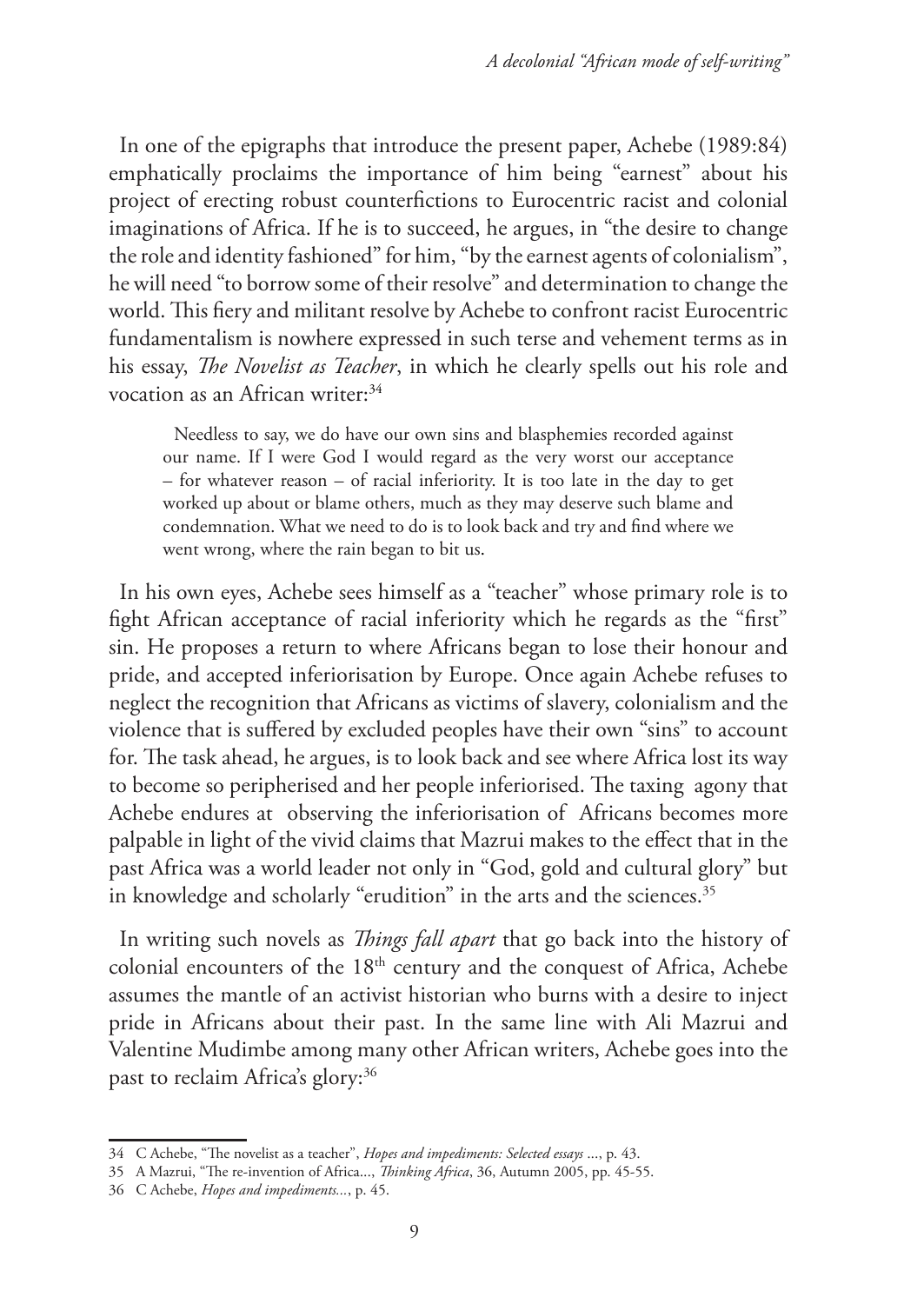I for one would not wish to be excused. I would be quite satisfied if my novels, especially the ones set in the past did no more than teach my readers that their past – with all its imperfections – was not one long night of savagery from which the first Europeans acting on God's behalf delivered them.

Thus Achebe's urge is to correct Eurocentric myths of Africa as a "heart of darkness" and some kind of devil's headquarters where only the Europeans as God's chosen and sent can rescue the African from savagery and the consequences of damnation. In the past of Africa lies, in Achebe's view, the lessons that can assist the present Africans to recover themselves from the condition of exteriority and inferiority that they find themselves in. In this argument Achebe is in concert with such African historians as Bethwell Ogot who has argued that to gain their confidence as a people, Africans need to "give credit to their past" and take a positive look at their history as not having been a nightmare from which colonists rescued them.<sup>37</sup>

The wealth of Achebe's thought as an African thinker, which is largely overshadowed by his dazzling fictional work is briefly profiled in this section whose argument is that Achebe claims his space among others as an Afrocentric and decolonial philosopher. The argument that African literature is a form of African political philosophy is eruditely defended by MSC Okolo who insists that African imaginative writers and philosophers are "intimately connected" in that they construct "a comprehensive world view" and both have "people and their world as the object of consideration".38

Maulana Karenga defines Afrocentricism as "a quality of thought that is rooted in the cultural image and human interest of African people"39 and Achebe's writing as announced by himself and demonstrated in his *Things fall apart* and other works of history and fiction seem to fit this definition. From here this paper progresses to discuss the Decolonial Critical Theory as the elected lenses of reading Chinua Achebe and understanding Achebe's project as a writer, philosopher and Afrocentric activist.

# **On Decolonial Critical Theory**

Anibal Quijano is credited with coining the term and crafting the concept

<sup>37</sup> B Ogot, *Building on the indigenous: Selected essays* (Nairobi, Regal Press, 1999), p. 73.

<sup>38</sup> MSC Okolo, *African literature as political philosophy* (Dakar, CODESRIA, 2007), p. 124.

<sup>39</sup> M Karenga, *Black studies in the 21st century* (available at: http://www.wolrdagesarchives.com, as accessed on 13 August 2013).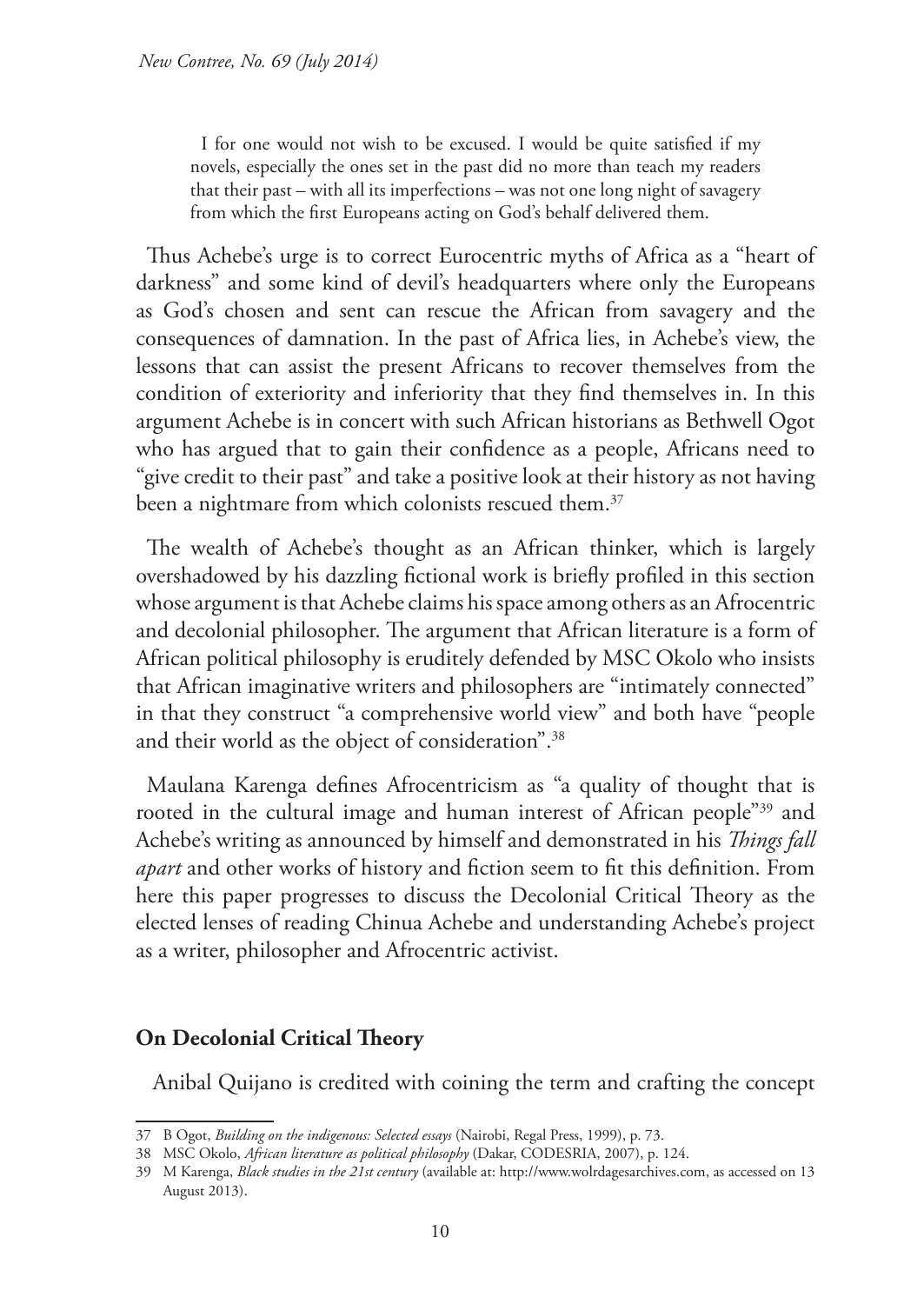of "coloniality".40 Alongside such decolonial thinkers as Ramon Grosfoguel, Walter Mignolo has also contributed meaningfully to the understanding of the conceptual corpus of Decolonial Thought when he argued that there is, in the world system "rhetoric" that parades western particularism as universal and seeks to erect the Euro-American Empire as a standard of power and knowledge in the globe. This "rhetoric" has as its "under" and "darker side", which is the "logic of coloniality" as a global power structure that visits racism, inferiorisation, siphoning of resources and "dispensability of lives" in the global South.41 As a response to the "rhetoric of modernity" and its constitutive "logic of coloniality" decolonial thinkers and philosophers have discharged what Mignolo has termed the "grammar of decoloniality" that participates in unmasking coloniality and installing such decolonial projects as "epistemic disobedience" that will be discussed in the study of *Things fall apart* below.

In enunciating the "rhetoric of modernity", Mignolo argues that it is the principal "myth of modernity" that has since the colonisation of America in1842 sought to parade fictions of Europe as the "centre" of the world and the rest of the globe as an inferior "periphery". For Mignolo, the "myth of modernity" has become such an emphatic fallacy working through Eurocentric knowledge and perpetuating the falsehood that European provincialism is global universalism.42

 As Mignolo says, "modernity, in other words, is not the natural unfolding of world history, but the regional narrative of the Eurocentric worldview".43 It is this Eurocentric "myth of modernity" that rationalises "emancipation" instead of "liberation" and imposes European power, knowledge and culture upon the world and often times by use of force. In arguing for "decolonising western universalism" Grosfoguel observes that throughout history, the global South has had to endure violent impositions from the North, including the

<sup>40</sup> A Quijano, "Coloniality of power, Eurocentricism and Latin America", *Nepatla: Views from South,* 1, August 2000, p. 533.

<sup>41</sup> WD Mignolo, *Preamble: The historical foundation of modernity/coloniality and the emergence of decolonial thinking* (New York, Blackwell Publishing, 2008), p. 11.

<sup>42</sup> WD Mignolo, *The darker side of Western modernity: Global futures, decolonial options* (New York, Duke University Press, 2011), p. 117.

<sup>43</sup> WD Mignolo, *Preamble: The historical foundation of modernity/coloniality and the emergence of decolonial thinking*..., p. 13.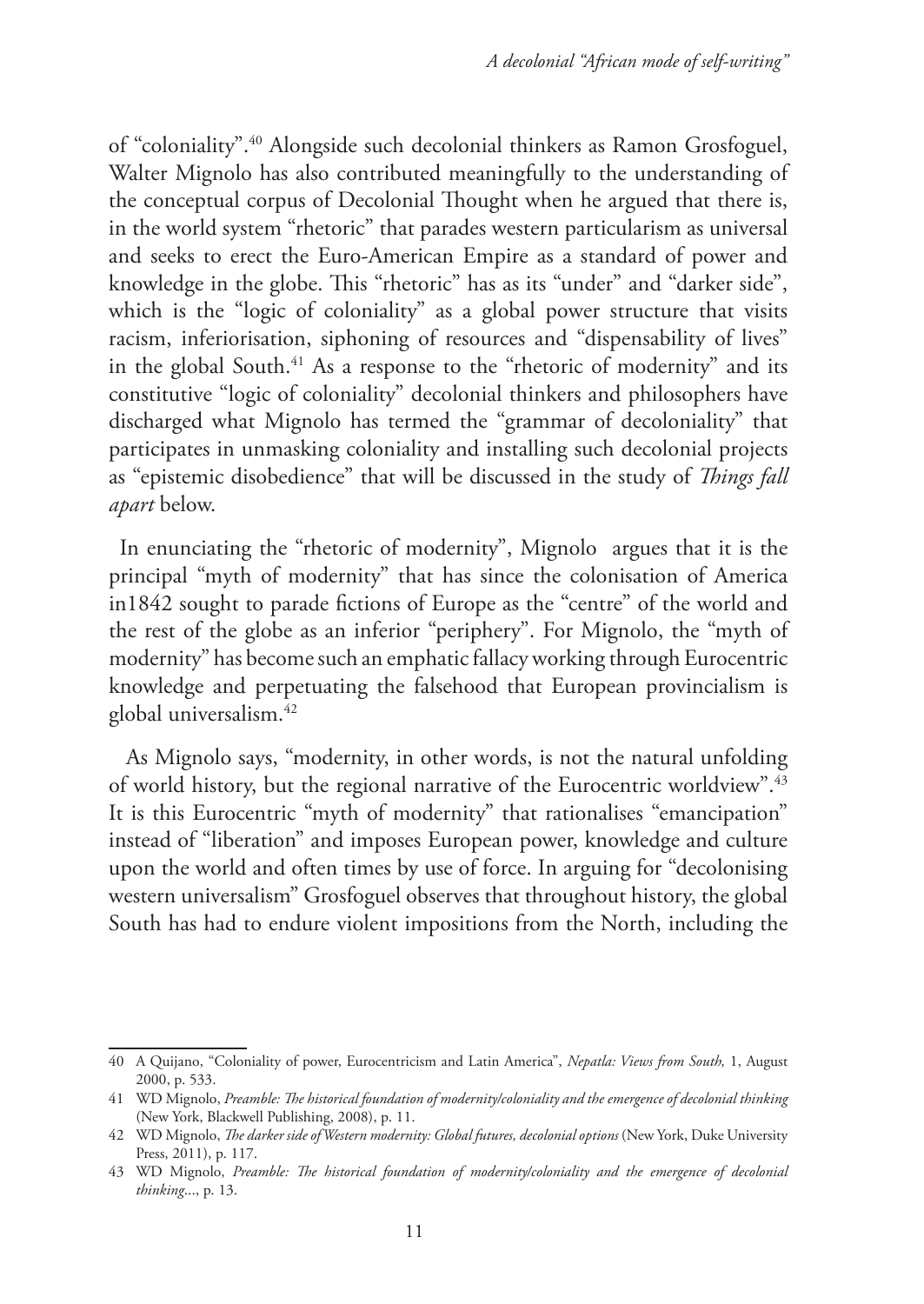imposition of western democracy as a model of democracy for the whole world.<sup>44</sup>

The physical and cultural violence of a modernity that seeks to install itself as a global standard constitutes what Mignolo calls the "darker side of western modernity".45 While in the West this modernity is credited with producing such achievements as the "renaissance" and "enlightenment" together with the storied "industrialisation", in the global South it has visited slavery, colonialism and coloniality as its "darker" projects. The arrival of the white man in the village of Umuofia in *Things fall apart* constitutes the disruption and violation that occurs when one civilisation imposes itself upon another.

 Discussing the symbiotic relationship between modernity and coloniality, Maldonado-Torres says that modernity, usually considered to being a product of the European Renaissance or the European Enlightenment, has a "darker side, which is constitutive of it". That "darker side" he argues, is occasioned by the fact that "Modernity as a discourse and as a practice would not be possible without coloniality, and coloniality continues to be an inevitable outcome of modern discourses".46 Maldonado-Torres' argument which suggests that coloniality is inevitably incarnated in "modern discourses" is important for the present paper that seeks to observe, among other things, Achebe's fictive response to the crashing arrival of the colonial empire in Umuofia, a village in pre-colonial Igboland in Nigeria.

After elaborating on modernity which is constituted with coloniality, it will profit this paper to understand what fundamentally coloniality is and how it applies itself or manifests itself as a power structure. Anibal Quijano argues that coloniality "began the constitution of a new world order, culminating, five hundred years later, in a global power covering the whole planet".<sup>47</sup> Quijano goes on to argue that "coloniality of power is based upon racial social classification of the world population under Eurocentered world power" creating a "Eurocentered capitalist colonial/modern world power". In a vivid and persuasive definition of coloniality as a global power structure, Maldonado-Torres argues that "Coloniality is different from colonialism" in that "coloniality survives colonialism", which refers to how colonial power

<sup>44</sup> R Grosfoguel, "Decolonising Western universalism: Decolonial pluriversalism from Aimé Cesaire to the Zapatistas", *Transmodernity, Journal of Peripheral Cultural Production of the Luso-Hispanic Worl*d, 1, Spring 2012, pp. 1-17.

<sup>45</sup> WD Mignolo, *The darker side of Western modernity...,* p. 13.

<sup>46</sup> N Torres-Maldonado, "On the coloniality of being", *Cultural Studies*, 21, May 2007, pp. 240-270.

<sup>47</sup> A Quijano, "Coloniality and modernity/rationality", *Cultural Studies*, 21, April 2007, pp. 168-178.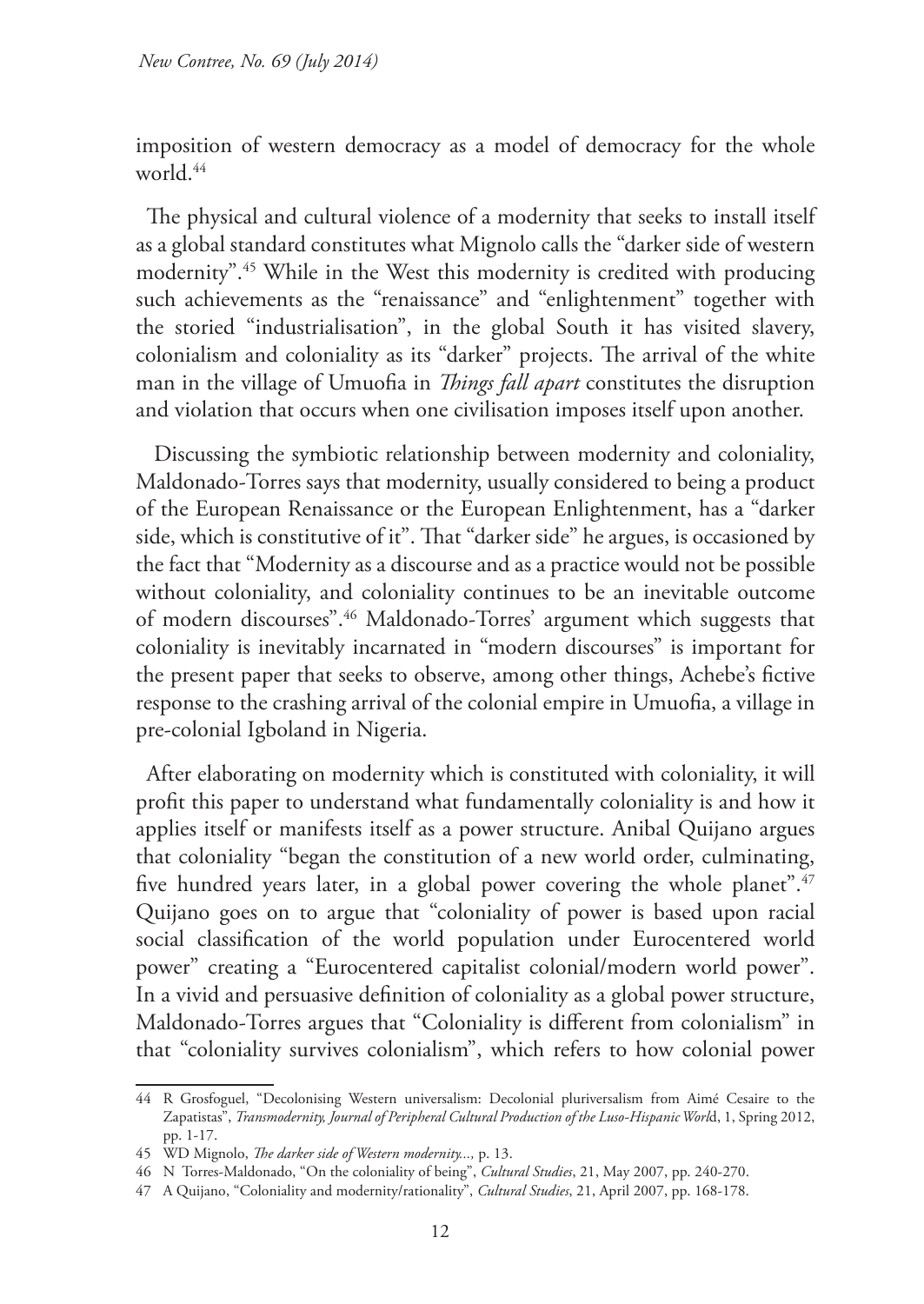relations and racial inequalities remain after administrative colonialism has been dethroned<sup>48</sup>

A discussion of modernity and its underside of coloniality inevitably leads to questions about decoloniality which is erected by decolonial thinkers and theorists as a response if not a reaction to the rhetoric and logic of coloniality. Noteworthy is that decoloniality emphatically seeks a departure from "capitalism" and "communism" as political and economic systems.<sup>49</sup> There is a keen intention to imagine futures that are not engulfed by the tyranny of both western and eastern knowledges that have been installed as universal wisdom when in actuality they are provincial narratives. Also noteworthy in Mignolo's emphasis in describing decoloniality is the word "delinking" which emphatically signifies decoloniality as a radical movement away from the enticements and pretences of the Eurocentric universal abstract.<sup>50</sup> The emphatic "Western macro-narratives" face abandonment in decoloniality that seeks to invent new paths of seeing and understanding the world and how it works.

A question might be asked if in "delinking" and seeking to manufacture an alternative imagination of politics and the future, decoloniality is not erecting itself using its own fictions as the new universal abstract that contests the Western, or else an alternative fundamentalism that projects its own tyrannies and dominations. In answer to this possible question, Mignolo presents decoloniality not as another messianic mission but a liberating "option" that proposes new conversations in the "dialogue between North and South" a theme that has occupied Chinua Achebe in a significant way, especially in his enriching essay, *Hopes and Impediments in the Dialogue between North and South*. 51 Other decolonial thinkers such as Grosfoguel, however, insist that decoloniality, in light of the grave violence of coloniality "cannot be an option", but it is "a necessity".52

Decoloniality projects itself as not another absolute but as Mignolo says, a "grammar" that simply refuses to echo and repeat the absolutism of Eurocentric fundamentalisms that have imposed rigid monologues and

<sup>48</sup> N Torres-Maldonado, "On the coloniality of being", *Cultural Studie*s, 21, May 2007, pp. 240-270.

<sup>49</sup> WD Mignolo, "Geopolitics of sensing and knowing...", *Transversal,* 9, August 2011, p. 104.

<sup>50</sup> WD Mignolo, *The darker side of Western modernity..*., p. 107.

<sup>51</sup> C Achebe, *Hopes and impediments in the dialogue between North and South hopes and impediments: Selected essays* ..., pp. 21-29.

<sup>52</sup> R Grosfoguel, Unpublished lecture, "Decolonial summer school on: Power, knowledge and being", *University of South Africa*, January 2014, p. 9.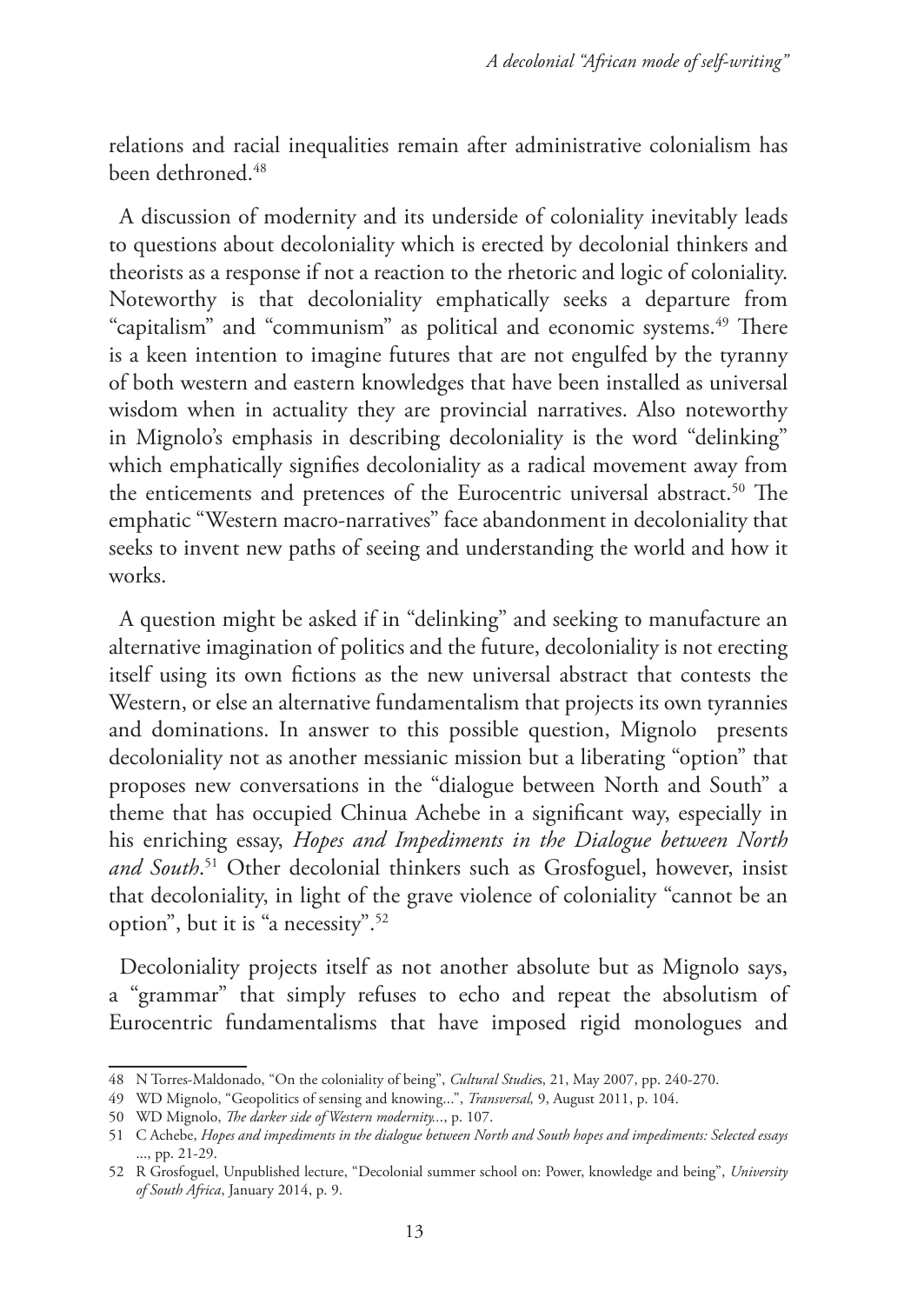strait-jacket templates on how the world should work, defined by capitalist or communist aspirations. Grosfoguel adds that decoloniality departs from both "Eurocentric fundamentalism" and "Third World fundamentalism",<sup>53</sup> an attribute that Achebe has sustained in his writing in so far as he takes care to recognise even the weaknesses of African pre-colonial and post-independence societies as he debunks Eurocentricism.

Within the wide expanse of the conceptual corpus of decoloniality are two conceptual attitudes of Decolonial Thought that inform decolonial practices in the global South: Epistemic disobedience and delinking. Mignolo observes that "epistemic disobedience" is part of a search in the global South for "independent thought and decolonial freedom".<sup>54</sup> It is an epistemic project that confronts the "epistemic privilege of the first world" that marks the classification of knowledges in the globe. Concerning African knowledges and their peripherisation, Kwesi Wiredu, says that in light of the global privileging of Eurocentric knowledges in the world, in Africa "conceptually speaking then, the maxim of the moment should be: African know thy self".55 Wiredu's is a gesture towards epistemic disobedience that prefers a radical refusal of seeing and knowing Africa in terms of Eurocentric lenses. The motion of African self-knowledge that Wiredu gestures to is central to Achebe's work in so far as he projects to counter Eurocentric fictions of Africa's "savagery" and "darkness".

Closely related to the decolonial conceptual tools of epistemic disobedience and delinking is the concept of border thinking that is once again traceable to the vast decolonial archive of Walter Mignolo. Pursuantly described by Ramon Grosfoguel, "border thinking" is nothing but "one of the epistemic perspectives" among many which is "precisely a critical response to both hegemonic and marginal fundamentalisms".56 It is Grosfoguel's view that "what all fundamentalisms share (including the Eurocentric one) is the premise that there is one sole epistemic tradition from which to achieve truth and universality?" In refusal to that limited and limiting fundamentalism,

<sup>53</sup> R Grosfoguel, "Transmodernity, border thinking, and global coloniality... (available at: www.eurozone, as accessed on 15 May 2012), pp. 28-37.

<sup>54</sup> WD Mignolo, "Epistemic disobedience, independent thought and decolonial freedom, *Theory, Culture and Society*, 26 June 2009, pp 1-23.

<sup>55</sup> K Wiredu, "Formulating modern thoughts in African languages some theoretical considerations", VY Mudimbe (ed)., *The surreptitious speech: Presence Africaine and the politics of otherness*, *1947-1948* (Chicago, University of Chicago Press, 1992), pp. 301-332.

<sup>56</sup> R Grosfoguel, "Transmodernity, border thinking, and global coloniality... (available at: www.eurozone, as accessed on 15 May 2012), pp. 28-37.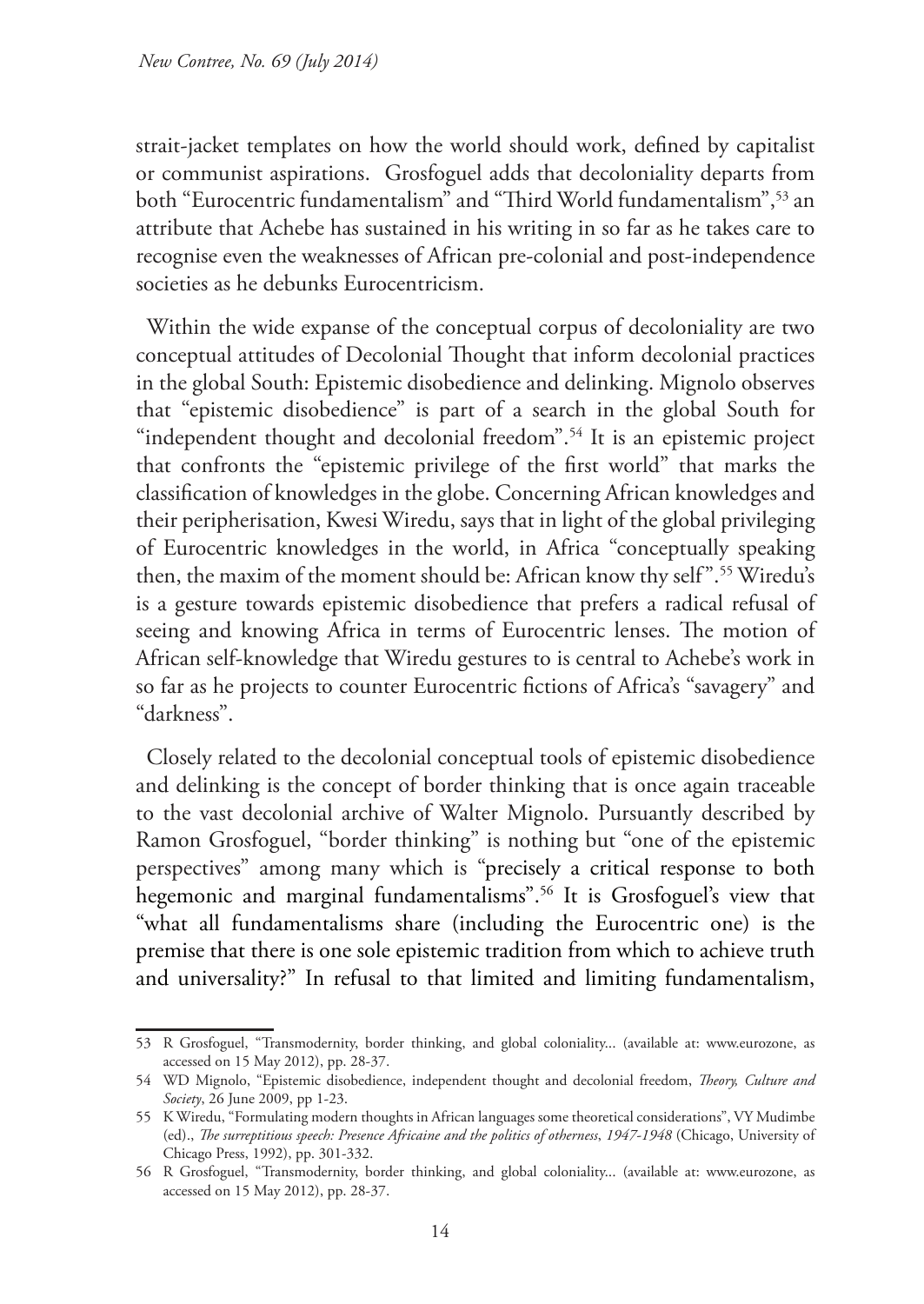Colombian anthropologist, Arturo Escobar argues that border thinking prefers to understand the world from beyond the parameters of colonial thinking and practice. Border thinking locates its efforts not inside but at the fences and parameters of hegemonic knowledges and subaltern knowledges, and therefore escapes the fundamentalisms and excesses of both extremes.<sup>57</sup> Achebe thinks and writes from the border of knowledges when he uses his colonial education and his deeply African cultural positionality to rebuke Eurocentricism and to propose a world that can provide shelter for all provinces of life and thought under the sun.

Thus, while agreeing to a dialogue of knowledges and a conversation of thoughts, border thinking prefers to dwell at the limits to avoid appropriation into, and infections by hegemonic and fundamentalist stand points. In remaining at the borders of hegemonic thoughts, the border thinking stand point has the privilege to be strengthened by the strengths of other stand points at the same time benefiting from the advantageous "analytical distance" of being not at the centre, enmeshed and entangled, but at the border, analysing and judging power.<sup>58</sup>

In Mignolo's view border thinking is a motion towards genuine universality that is alive to multiplicity of voices and standpoints. By espousing "multiplicity" border thinking participates in contributing to inclusive universality. "Remaking and readapting Western global designs", points border thinking to attempts at conversations between and amongst local and global standpoints. In so doing the "totality" of imperial knowledges is being challenged to "networks" of knowledges that may produce a non-imperial universality. It is the imagination of border thinking that by its efforts, a convivial family of knowledges in the world may be achieved.59 In *Things fall apart*, as this paper will argue, Achebe presses home an emphatic argument for pluriversality where there is no God but gods and where there is no knowledge but knowledges.

Also of import in the understanding of the conceptual equipments of Decolonial Critical Theory and its projects are "transmodernity" and "pluriversality". The concept of transmodernity as a decolonial plank of analysis is, according to Argentinean philosopher, Enrique Dussel founded

<sup>57</sup> A Escobar, "Worlds and knowledges otherwise", *Cultural Studies,* 21, June 2009, pp. 129-210.

<sup>58</sup> WD Mignolo, "Geopolitics of sensing and knowing: (De)Coloniality, border thinking, and epistemic disobedience, *Transversal*, 9 August 2011, pp. 7-16.

<sup>59</sup> WD Mignolo, "Geopolitics of sensing and knowing..., *Transversal*, 9 August 2011, pp. 7-16.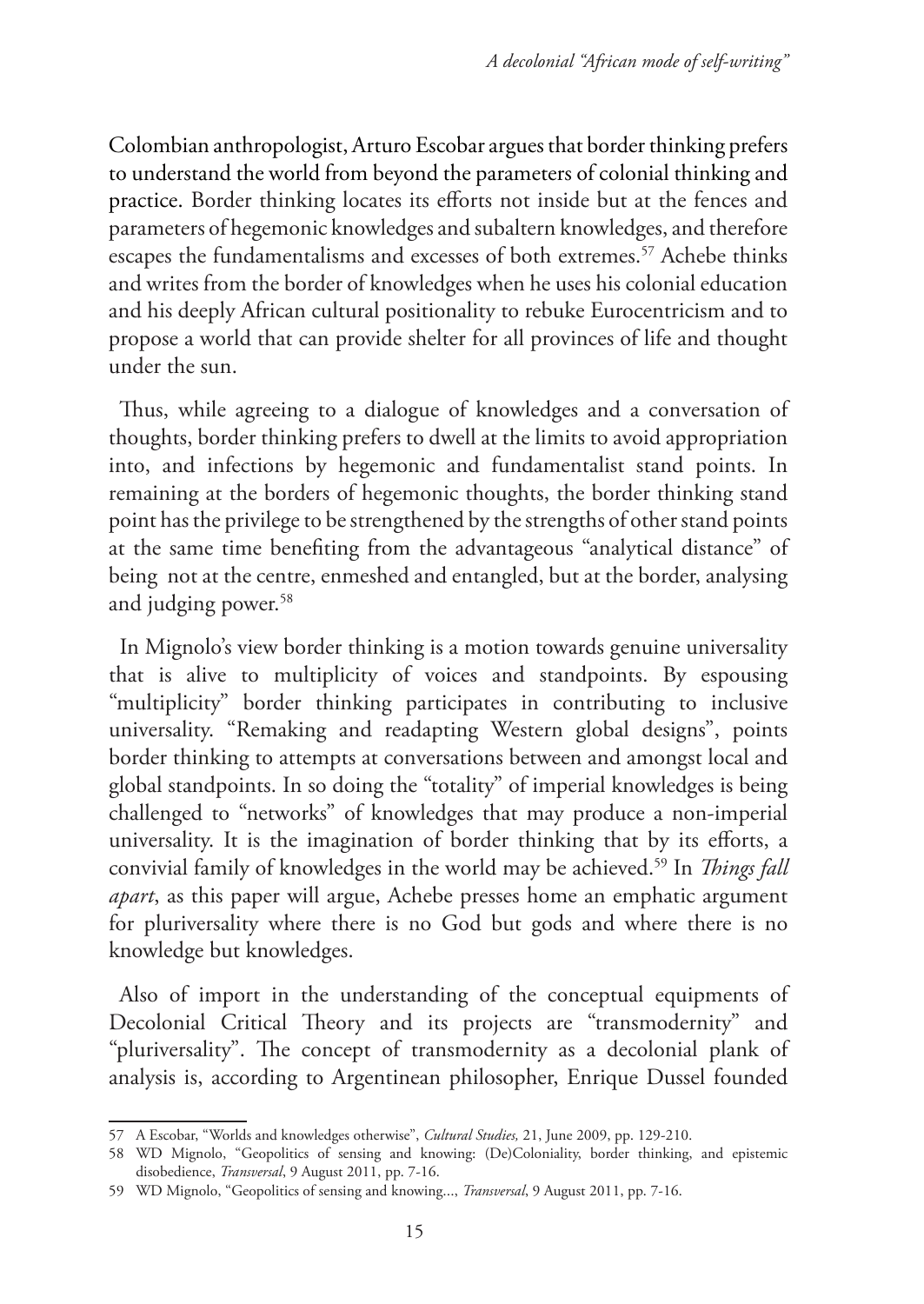on a critique of the insufficiency of postmodernism which "critiques the universalist and foundationalist pretensions of modern reason, but it critiques it as modern and not as European".60 In essence, Dussel gestures that postmodern contestations of modernity are ill-equipped to disrupt the coloniality of modernity because of their own roots and investments in modernity.

Decolonial critical thinking thus finds post-modern critique to be an insufficient master's tool whose potency in demolishing the colonial master's dwelling is in doubt. For that reason, Dussel dismisses "postmodernity" as "profoundly Eurocentric" and gestures for a need for a "transmodernity" that will transcend the limits of Eurocentric modernity. Grosfoguel describes transmodernity as "critical cosmopolitanism" whose utopian project is "to transcend the Eurocentric version of modernity as opposed to Habermas" project whose gesture is that "what needs to be done is to fulfil the incomplete and unfinished project of modernity".<sup>61</sup> In the decolonial thinking of Grosfoguel and such thinkers as Achebe, philosophers and other imaginists of a better world, should not carry the cross of just complementing the present modernity but should challenge it to decoloniality and de-imperialisation.

Portuguese lawyer and sociologist, Boaventura de Sousa Santos argues that what must be imagined is "ecology of knowledges, post-abyssal thinking premised upon the idea of the epistemological diversity of the world".62 The "ecology of knowledges" that Santos imagines entails "pluriversality" which aspires in Dussel's words for "a multiplicity of decolonial critical responses to Eurocentered modernity". It is a concept that Arturo Escobar imagines as the possibility of "worlds and knowledges otherwise", a "world where other worlds"63 and their knowledges can all exist, and where civilisations can have a dialogue and knowledges can participate in conversations. As it will be seen, in *Things fall apart*, the villagers of Umuofia represent their own world of knowledge and ecology of thought that colonialism violently disrupts.

Of the wealth of concepts through which decoloniality pursues its critical project, the concept of a "locus of enunciation" tends to take a prominent position. It is a concept that is founded on the thinking that in a "pluriversal

<sup>60</sup> E Dussel, "World-system trans-modernity", *Nepatla: Views from South*, 3, April 2002, p. 221-242.

<sup>61</sup> R Grosfoguel, "Transmodernity, border thinking, and global coloniality..." (available at: www.eurozone, as accessed on 15 May 2012), pp. 28-37.

<sup>62</sup> BDS Santos, "Beyond Abyssal thinking: From global lines to ecologies of knowledges", *Review*, 1, October 2007, pp. 1-66.

<sup>63</sup> A Escobar, "Worlds and knowledges otherwise", *Cultural Studies,* 21, June 2009, pp. 129-210.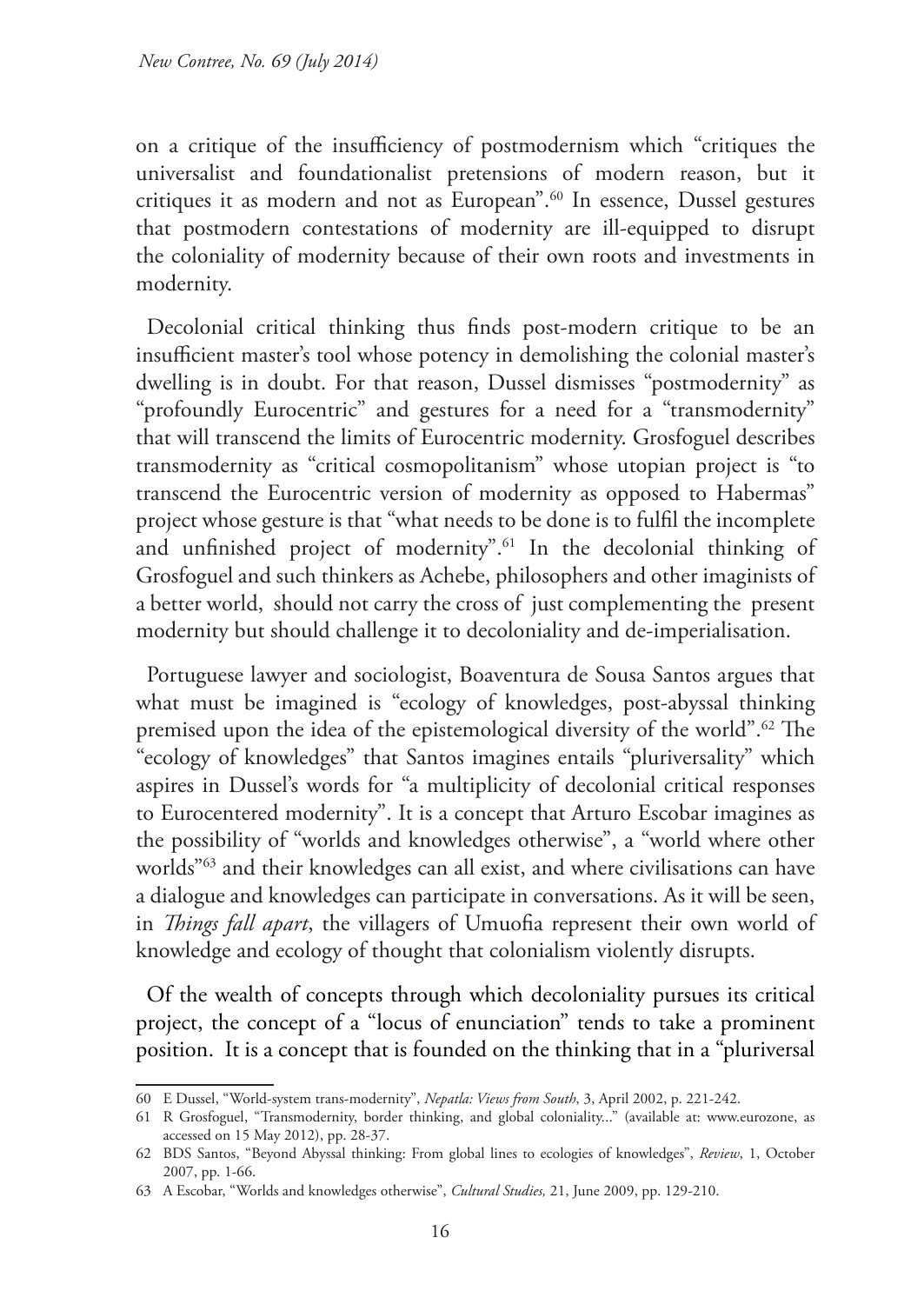world", and a world that espouses not just one imperial knowledge, but "ecologies of knowledge" all knowledges are situated and located. In arguing for "shifting the geography of reason in the age of disciplinary decadence", Afro-American philosopher of humanity, Lewis R Gordon depicts the geopolitics of knowledge, where knowing and thinking are grounded.<sup>64</sup> In the same way, when Paula ML Moya insists on the importance of being "who we are, from where we speak" she argues for a geo-politics and a body-politics of thinking and knowing from an announced locale.<sup>65</sup> Walter Mignolo collapses the geo-politics and body-politics of knowledge together when he argues that "I am where I think",<sup>66</sup> which is an insistence that knowledge is produced by bodies that are located and situated in history, on the land, in time and on some experiences that inevitably condition the knowledge that is produced. The body becomes a site of experiencing, knowing and expressing the world and life. In that prayer, "o my body, make me always a man who questions".67 Frantz Fanon was emphasising the body and not the mind as a site of production of knowledge. Decolonial thinkers and philosophers, in opposition to the ego-politics of knowledge of "I think therefore I am"68 as propounded by Rene' Descartes insist that human subjects all speak from bodies and geographies, and that there is no one universal ego-politics of knowledge that offers universal truths about the world. Walter Mignolo argues that it cannot be ignored "who and when, why and where" knowledge is produced. For that reason "rather than assuming that thinking comes before being", decolonial thinkers must "assume instead that it is a racially marked body in a geo-historical marked space that feels the urge or gets the call to speak".69 There is no one neutral, universal and all truthful site of knowledge production.

Grosfoguel advances the thinking that as thinking and speaking subjects, we always think and speak from our location in terms of time and space, and the "ethnic/racial/gender/sexual epistemic" and other markers of our identity that colour the thoughts and the knowledge that we produce. It is the rhetoric of

<sup>64</sup> LR Gordon, "Shifting the geography of reason in an age of disciplinary decadence," *Transmodernity: Journal of Peripheral Production of the Luso-Hispanic World*, 1, Fall 2011, pp. 94-103.

<sup>65</sup> PL Moya, "Who we are, and from where we speak", *Transmodernity: Journal of Peripheral Production of the Luso-Hispanic World*, 1, Fall 2012, pp. 79-94.

<sup>66</sup> WD Mignolo, "I am where I think: Epistemology and the colonial difference", *Journal of Latin American Cultural Studies*, 8, February 1999, pp. 235-245.

<sup>67</sup> F Fanon, *Black skins, white masks* (London, Pluto Press, 1986), p. 222.

<sup>68</sup> R Descartes, *Discourse on method: Of rightly conducting the reason and seeking truth in the sciences* (New York, Collier and Son Company, 1972), pp. 17-18.

<sup>69</sup> WD Mignolo, "Epistemic disobedience, independent thought and decolonial freedom", *Theory, Culture and Society*, 26, June 2009, pp. 1-23.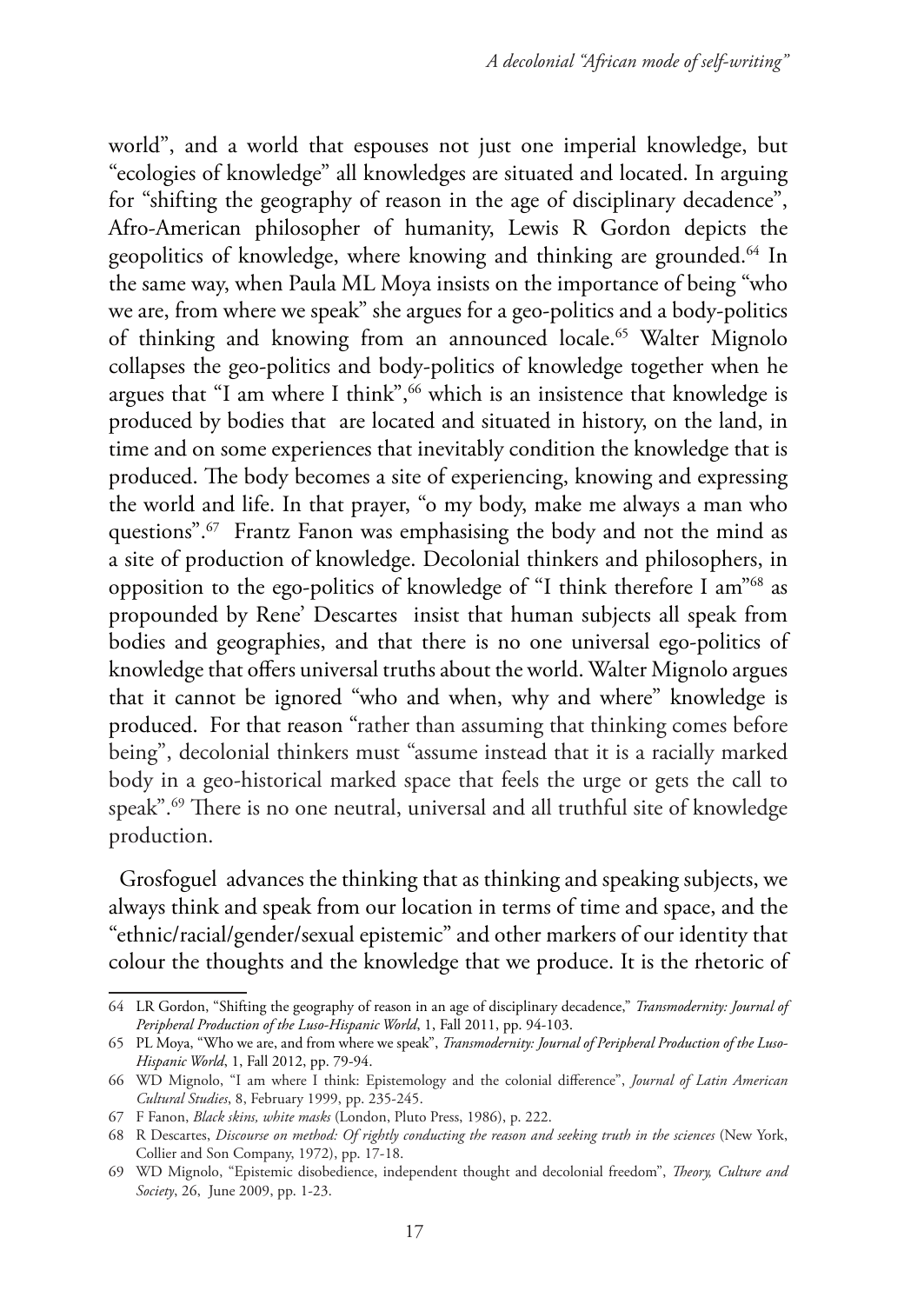"western philosophy" that it is neutral, universal and objective, however, the logic that is concealed behind the rhetoric is that it is situated philosophy that has an "underside" of coloniality and deploys throughout the globe imperial and colonial designs.70 It is these designs that seek to install Euro-America as the standard in the world that have seen decolonial African writers like Chinua Achebe and others producing literatures that defend Africanity while contesting colonial myths of Africa as a space of darkness.

Ali Mazrui argues that Africa's condition in the world becomes even more complex considering that "it is the great ironies of modern African history that it took European colonialism to inform Africans that they were Africans".71 Mazrui argues thus in reference to the colonial origins of the name Africa, and the historical fact that colonialism and its racism awakened Africans such as Chinua Achebe to the reality of their blackness and Otherness in the world. Added to that definition of Africa by European colonialism, Mazrui argues, is that defining event where European cartographers mapped African and named many of its countries. The task that Achebe and other decolonial African writers assume is to disentangle Africa from its entanglement in European imperialism and Coloniality.

# **The decolonial politics of Chinua Achebe in** *Things fall apart*

What has eluded even some of the most careful readers of Achebe is how his arresting fiction has tended to steal much attention from the philosophical work of Achebe as an African thinker that is represented in his archive of essays and lectures. To restore some of the stolen attention to the legacy of Achebe as an African philosopher, more than just a novelist, and to allow Achebe's own views on literature to guide our interpretation of his work in *Things fall apart*, this paper will in this section pay attention to his selfproclaimed literary vision and political vocation in "earnest". MSC Okolo has done much work in pressing home the argument that such writers as Chinua Achebe and Ngugi wa Thiongo, in their ability to describe the African experience and human condition, and to shape worldviews, are philosophers, not just creative imaginists.72 The consignment of literature to the provinces

<sup>70</sup> R Grosfoguel, "Transmodernity, border thinking, and global coloniality..." (available at: www.eurozone, as accessed on 15 May 2012), pp. 28-37.

<sup>71</sup> A Mazrui, "The re-invention of Africa...", *Africa*, 36, Autumn 2005, p 45-55.

<sup>72</sup> MSC Okolo, *African literature as political philosophy* (Dakar, CODESRIA, 2007), p. 11.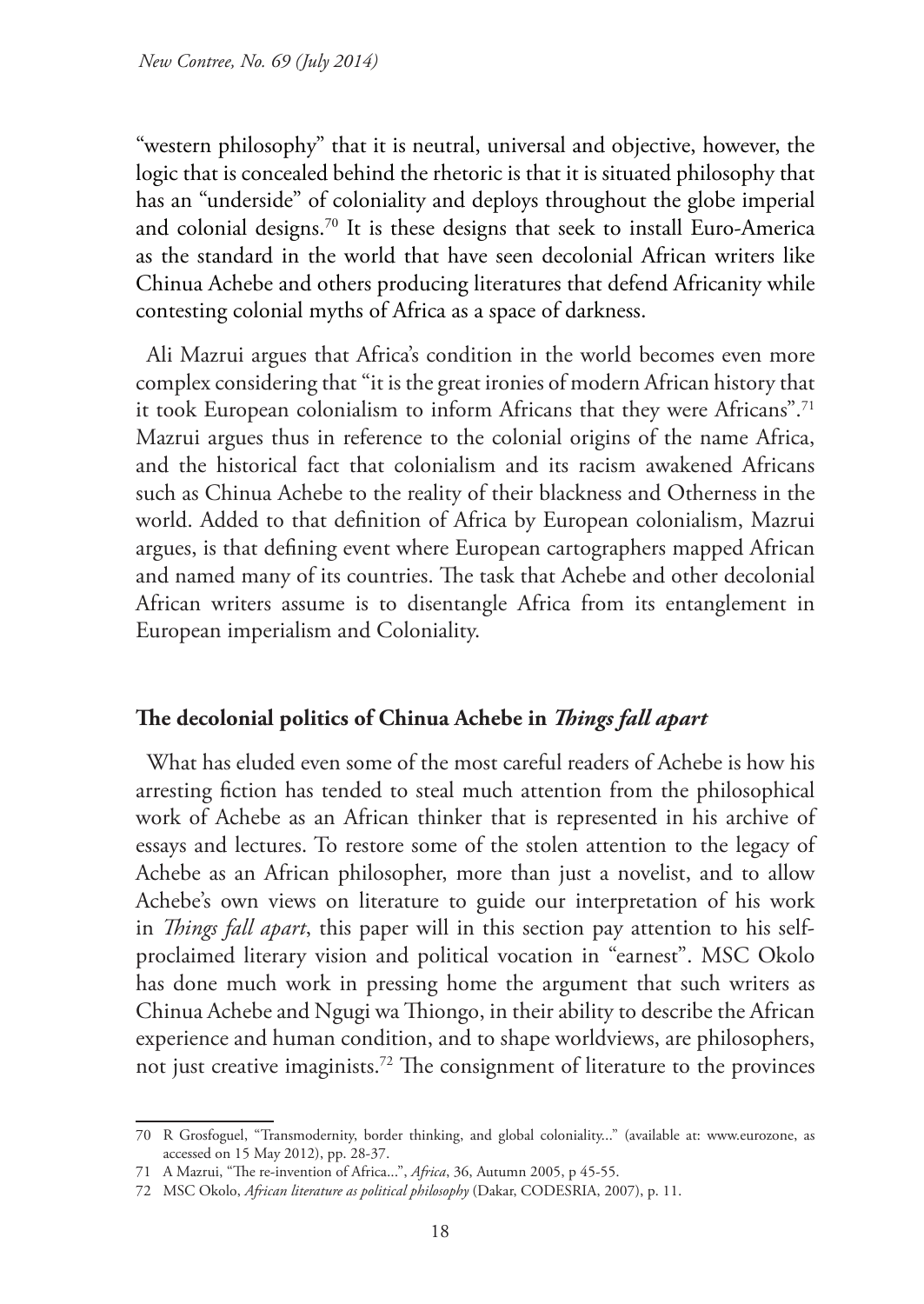of leisure and entertainment is apparently a luxury that those who project to fight coloniality can scarcely afford. Literature becomes part of the decolonial struggle for a "pluriversal" world.

*Things fall apart*, set during the time of colonial invasions in Africa, in the 18<sup>th</sup> century specifically, begins with an arresting description of the self-building of Okonkwo who became "well known throughout the nine villages and even beyond" (p. 1) for his wrestling prowess, courage in war and industry as a farmer. Out of the ashes of the poverty and cowardice of his father Unoka, a lazy and heavily indebted village musician, Okonkwo's "fame had grown like a bush fire in the harmattan" (p. 4).73 True to the fashion of successful titled men of the village, and having been admitted to the league of the "egwugwu" spirit mediums of the village, Okonkwo became "impatient with less successful men". Frequently he got into trouble with village laws as he bit his wife during the "week of peace" and accidentally kills another person earning himself seven years of exile to his mother's homeland as punishment. Chief among the many misfortunes that befall Okonkwo is the speedy conversion of his first born son Nwoye into the new religion, Christianity, of the invading white settlers who admit him into their school and name him Isaac after the biblical son of Abraham. As if success paves the road that leads Okonkwo back to the lowly destiny of his father, after killing a colonial messenger and committing suicide, Okonkwo will have his remains abandoned in the "evil forest" like the body of his father who died of an abominable disease of which the village gave no other form of burial besides to abandon the corpse in the "evil forest".

Kenyan literary critic, Simon Gikandi makes a rather intriguing claim that "Chinua Achebe is the man who invented African literature". It is my take that while Gikandi will need a lot of argument to defend this rather large scale claim, he is not entirely wrong in that Chinua Achebe "was able to show, in the structure and language of his novel that the future of African writing did not lie in simple imitation" and plagiarism of "European forms but in the fusion of such forms with oral African "traditions".74 In *Things fall apart* Achebe excels in domesticating the English language and commanding it to vividly express what Abiola Irele calls "the African experience"75 of colonialism and Otherness. Chinua Achebe's domesticated English language

<sup>73</sup> C Achebe, *Things fall apart* (Oxford, Heinemann Publishers,1958), p. 1.

<sup>74</sup> S Gikandi, *Reading the African Novel* (London, James Currey, 1987), p. 88.

<sup>75</sup> A Irele, *The African experience in literature and ideology* (Bloomington, Indiana Press, 1981), p. 96.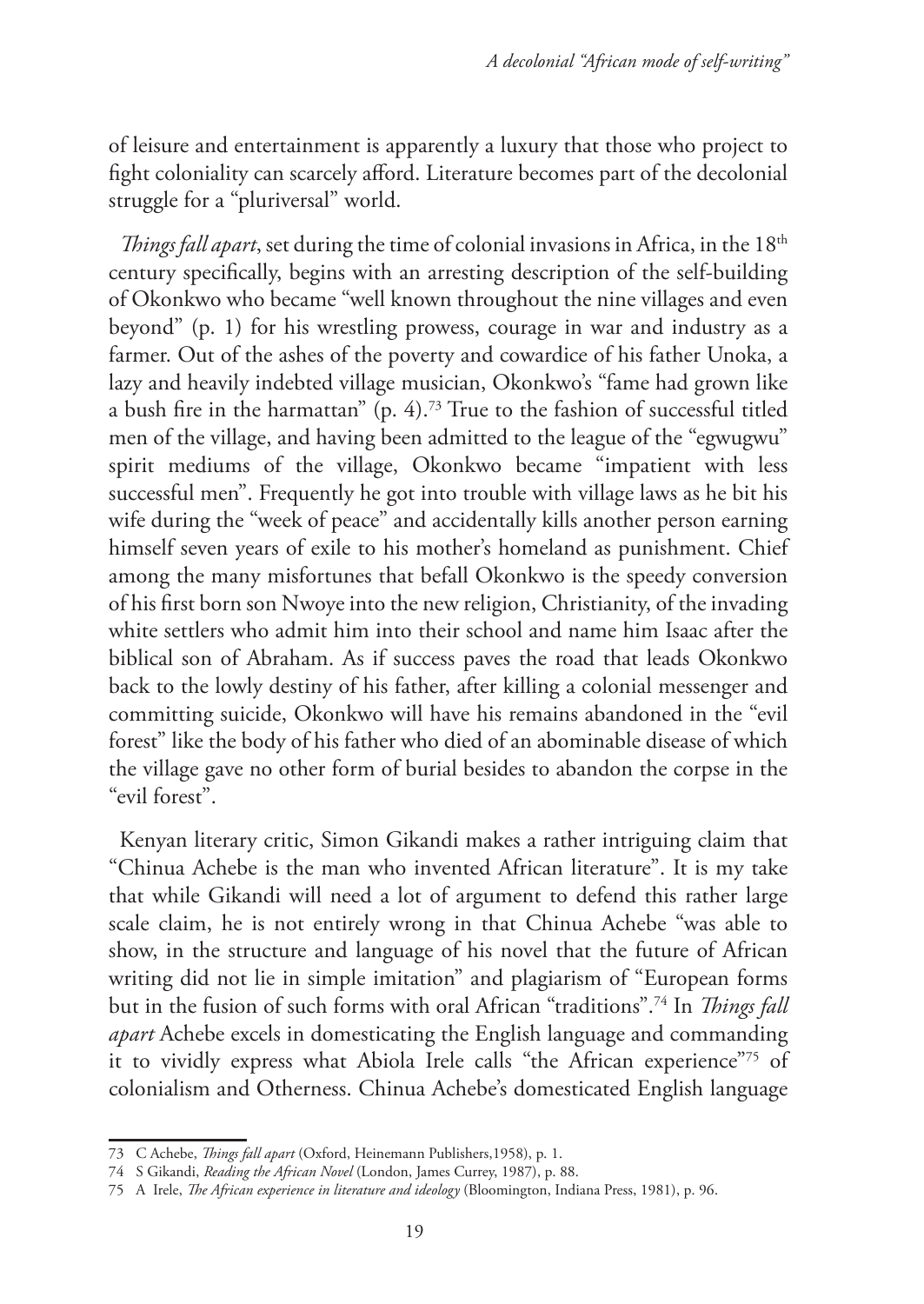that is loaded with picturesque African proverbs and idioms is not a product of an imaginative chance or is it a form of writing that by literary coincidence he has stumbled upon; it is a deliberate and rebellious design. In *The writer and his Community*, Achebe challenges "simplistic" critics who argue for the abolition of the English language in African literature:<sup>76</sup>

On language we are given equally simplistic prescriptions. Abolish the use of English! But after its abolition we remain seriously divided on what to put in its place. One proffered solution gives up Nigeria with its 200-odd languages as a bad case and travels all the way to East Africa to borrow Swahili; just as in the past a kingdom caught in a succession bind sometimes solved its problem by going to another kingdom to hire an underemployed prince.

This rather emphatic assertion, which Achebe insisted on in the heady days of the language debate in African literature in the 1970s, is in response to equally strong currents of argument from writers and critics fronted by Ngugi wa Thiongo<sup>77</sup> who have emphatically argued for the peripherisation of the English language in the description and expression of the "African experience". Achebe's view is that the English language is an inevitable master's tool that can creatively be domesticated, re-invented, disciplined and be diverted to fight back to empire by expressing the historicity of Africa and humanity of Africans under the sun.

 While English is indeed a colonial language, and one that carries the worldview and sensibility of the colonist, for Achebe it still remains a ready weapon that can be appropriated for use in the struggle against coloniality. More still, the English language delivers the unintended benefit of helping Africans of different languages to understand each other in cultural pan-African conviviality.

There is a political risk to loading the English language with African proverbs, idioms and even refreshing it with poetic African indigenous syntax; it is creativity that might render the English language richer at the expense of the African linguistic archive. However, Achebe's project seems to justify the risk, or else the risk is diminished to minimality when an account of the political and cultural benefits is made. In the essay *Colonialist criticism*, Achebe warns the critics who mock the "futility" of expressing the "African experience" using colonial languages such as English. "And let no one be fooled by the fact that we may write in English" because "we intend to do unheard of things"

<sup>76</sup> C Achebe, "The writer and his community", *Hopes and impediments: Selected essays* ..., p. 60.

<sup>77</sup> N WaThiongo', *Remembering Africa* (Dar-es Salam, Basic Civitas Books, 2009), p. 66.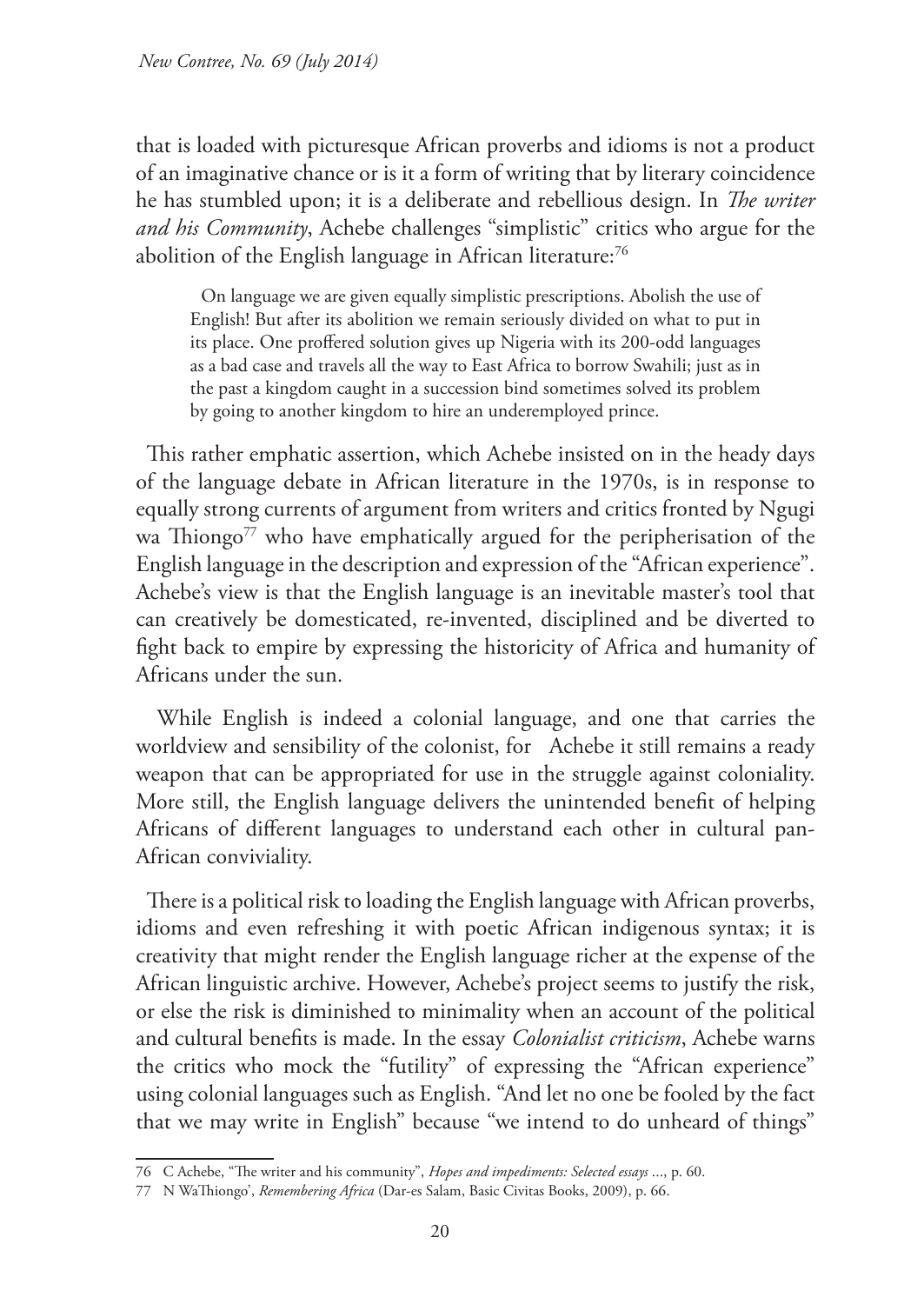with the language.<sup>78</sup> It is the "unheard of things" that announce Achebe's combative design to deploy a captured and domesticated English language to confront the imperialism of English culture and sensibility. In defense of this decolonial design Achebe reflects on the question that "is it right that a man should abandon his mother tongue for someone else's?" as "it looks like a dreadful betrayal and produces a guilty feeling". The resolution that Achebe makes however, is that "for me there is no other choice. I have been given a language and I intend to use it' because…. I feel that the English language will be able to carry the weight of my African experience. But it will have to be new English"79 that will adequately express the African colonial experience and condemn English imperialism.

Instead of wallowing in desperation and mourning the imposition of the colonial language and the culture that it carries, Achebe stubbornly intends to "use" the language in his decolonial project of dethroning English sensibility. For that reason Gikandi's claim of Achebe's invention of African literature gains monumentality in that it can arguably be said that Achebe invented a "mode of African self- writing" that took advantage of a colonial language to carry out the "unheard of" decolonial project of using the master's tool to demolish his cultural domain. The ability of Achebe as a missionary educated person, and therefore some kind of an insider into the English world view, a "colonial subject", to turn around and use the English language against its own origins constitutes decolonial "border thinking" of an insider who is an outsider and whose thinking dwells in the fences of the periphery from which he unmasks the projects of coloniality in the colonial modern world.

In *Things fall apart*, Achebe represents the colonial clash of civilisations that Aimé Cesaire has so ably described as an all-enveloping experience that constituted physical and cultural violence. Nothing of the life of the colonised was spared the vandalism of the colonial experience that true to the title of the novel divided and scattered the lives of the "natives" all over the place.<sup>80</sup> The falling "apart" of "things" constitutes total disintegration of the religious, political, social and even physical fabrics that hold a society together. The people that were the rejects of society become the first converts of the invading colonial world; they become the important men and women of the new religion and school of the white man. Titled men and elders of the clan such

<sup>78</sup> C Achebe, *Colonialist criticism, Hopes and impediments: Selected essays* ..., p. 74.

<sup>79</sup> C Achebe, *Colonialist criticism, Hopes and impediments: Selected essays* ..., p. 75.

<sup>80</sup> A Cesaire, *The liberating power of words*, T Melsan, interview (UNESCO Courier, 16 January, 1997). pp. 6-7.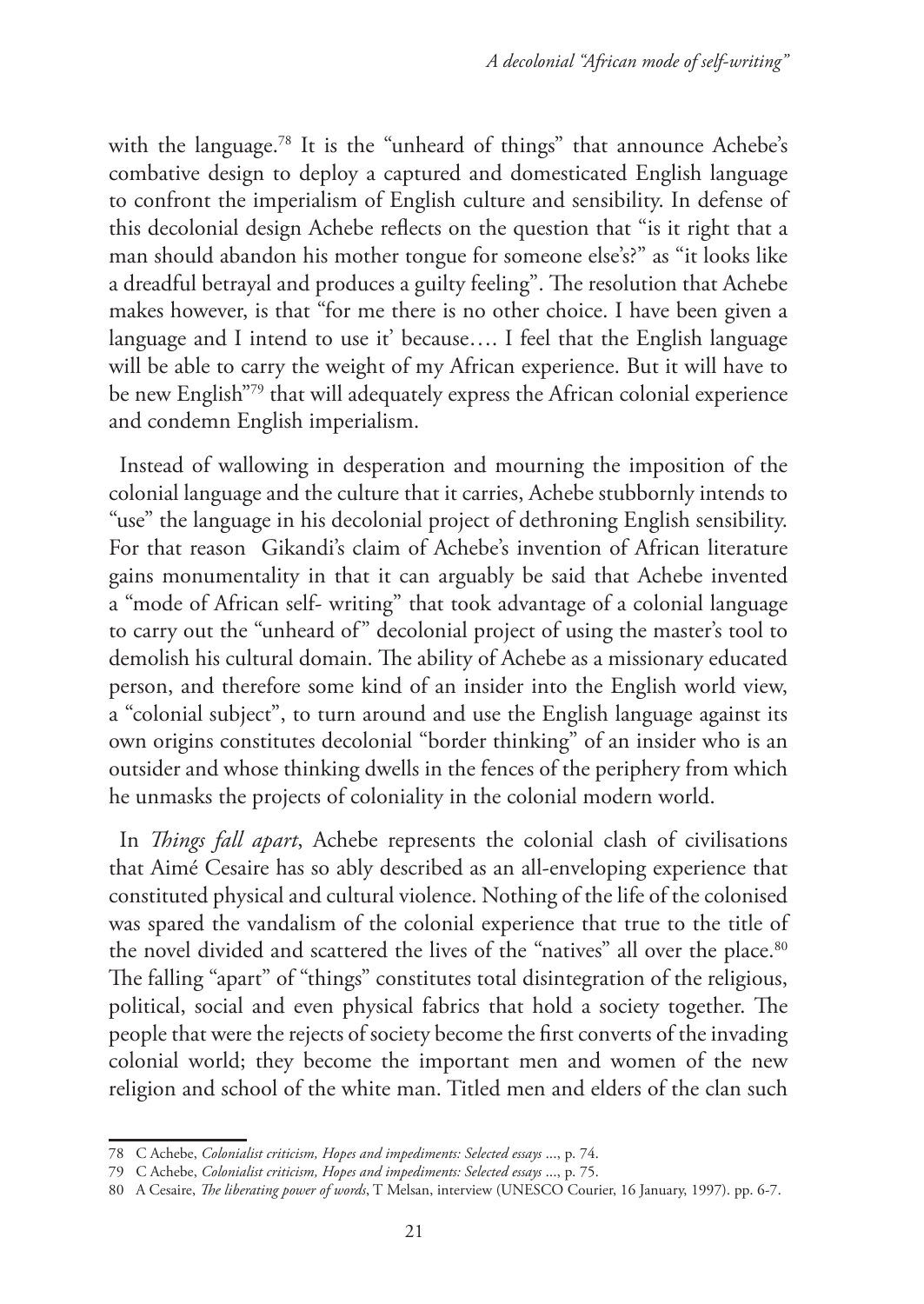as Okonkwo are criminalised, and imprisoned by the new establishment that has turned tables and made nothing of the things society previously valued.

 In demonstrating how settlers and natives were mutually ignorant of each other's cultures, and how there was lack of knowledge of each other's worlds between the coloniser and the colonised, Achebe is arguing for a decolonial "ecology of knowledges" that Escobar says is "knowledges and worlds otherwise" where all different "knowledges" can co-exist without violence to each other.<sup>81</sup> Achebe holds it firmly that "every literature must seek the things that belong unto its peace" that is it must "speak of a particular place, evolve out of the necessities of its history, past and current" and most importantly capture the "aspirations and destiny of its people".82 *Things fall apart* upholds this situatedness of literature by erecting its projects in a specific community of "nine villages" whose experience of colonial invasion is dramatised in the story. The geography of land from "Umuofia to Mbaino" becomes at once the geography of the meaning of the story that from its "locus of enunciation" becomes the story of how the whole of Africa experienced the "colonial encounters".

While *Things fall apart* does not claim to speak for Africa, but for "nine villages" in the Igboland part of pre-colonial Nigeria, the meaning of the story rhymes with the experiences of colonial encounters of all African villages. In the typical and combative tone of Achebe, he announces that:<sup>83</sup>

I should like to see the word 'universal' banned altogether from discussions of African literature until such a time as people cease to use it as a synonym for the narrow, self-serving parochialism of Europe, until their horizon extends to include all the world.

Thus, in *Things fall apart* Achebe contributes to what Grosfoguel<sup>84</sup> advocates for, the decolonial refusal to accept Eurocentric particularism as global universalism. Achebe defends what Dussel refers to as "transmodernity"85 and what Walter Mignolo calls "pluriversality",<sup>86</sup> In transmodernity decolonialists participate in transcending western modernity by insisting on modernities,

<sup>81</sup> A Escobar, "Worlds and knowledges otherwise", *Cultural Studies,* 21, June 2009, p. 129-210.

<sup>82</sup> C Achebe, *Hopes and impediments..*., p. 74.

<sup>83</sup> C Achebe, "Colonialist criticism", *Hopes and impediments: Selected essays* ..., p. 76.

<sup>84</sup> R Grosfoguel, "Transmodernity, border thinking, and global coloniality..." (available at: www.eurozone, as accessed on 15 May 2012), pp. 28-37.

<sup>85</sup> E Dussel, "World-system trans-modernity", *Nepatla: Views from South*, 3, June 2002, p. 221-242.

<sup>86</sup> WD Mignolo, "Epistemic disobedience, independent thought and decolonial freedom", *Theory, Culture and Society*, 26, June 2009, pp. 1-23.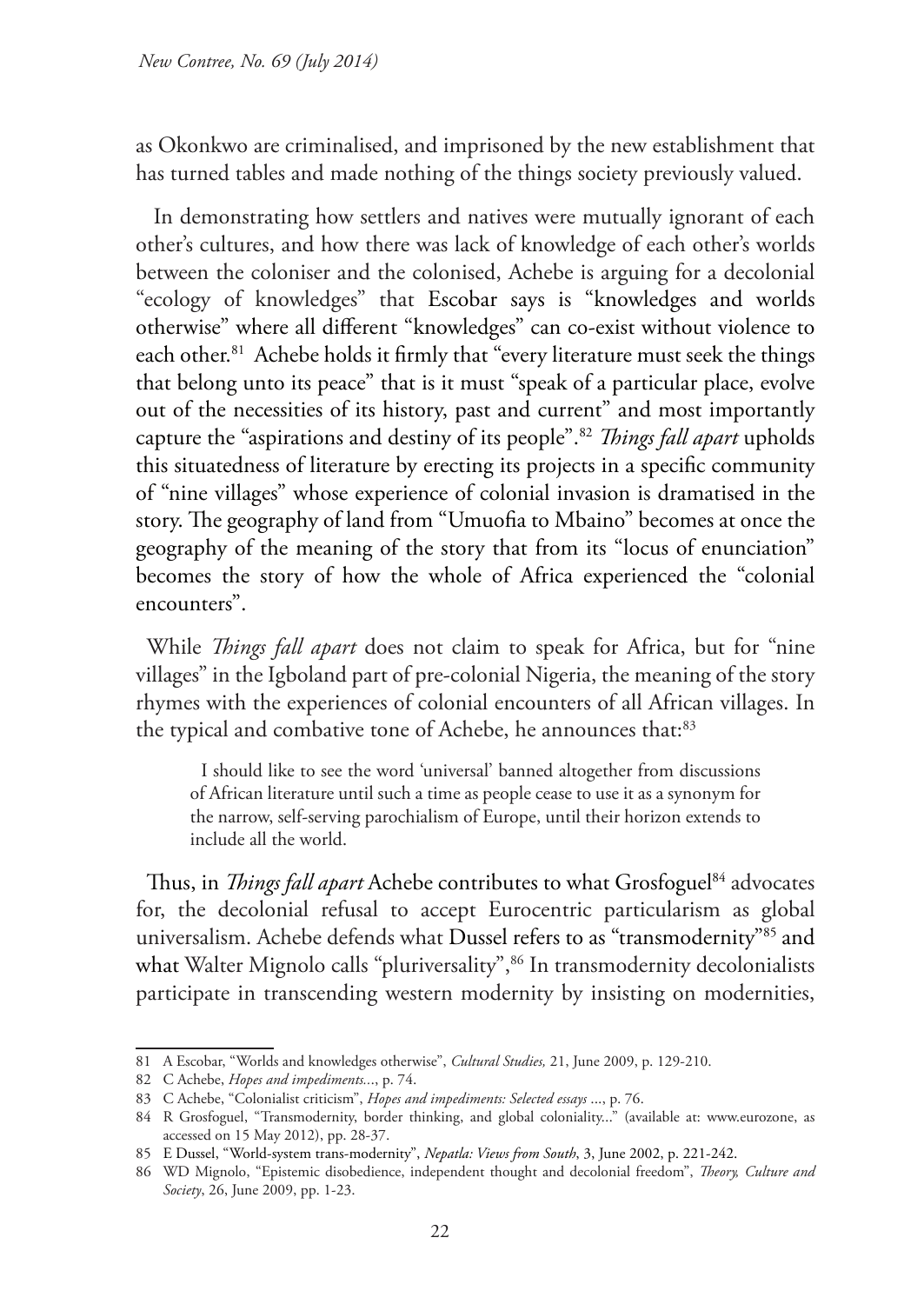while in pluriversality western universalism is transcended to erect the coexistence of universalities.

*Things fall apart* presents Umuofia as a complete world that does not need the endorsement of any other world to achieve fulfilment. The "nine villages" even have their own creation myth that is independent of the biblical and western story of creation. Abiola Irele notes that the story "provides us with a passing view of the tribe's myth of origin".87 Gikandi describes it as a presentation of "the Igbo epistemology".88 From the beginning of the novel, we are told of the "fierce" wrestling match that pitted "a spirit of the wild" against the founder of the tribe. The Western and biblical story of creation that purveys the monotheism of one God is challenged by the "Igbo cosmology" that boasts of "gods" and where every man has his "chi" or personal god. Achebe defends this transmodernity and pluriversality of thought when he argues in *Colonialist criticism* that "Americans have their vision; we have ours" and he insists that "we do not claim that ours is superior, we only ask to keep it, for as our forefathers said" in their wisdom "the firewood which a people have is adequate for the kind of cooking they do".<sup>89</sup> This stubborn decolonial rejection of western universalism and defense of Pluriversalism constitutes "epistemic disobedience" and a gesture toward inclusive universality that is so ably articulated by Aimé Cesaire who says:<sup>90</sup>

Provincialism? Absolutely not. I'm not going to confine myself to some narrow particularism. But nor do I intend lose myself in a disembodied universalism. There are two ways to lose one: through walled-in segregation in the particular, or through dissolution into the "universal." My idea of the universal is that of a universal rich with all that is particular, rich with all particulars, the deepening and coexistence of all particulars.

*Things fall apart* in many ways embodies and exudes this thinking of "a universal rich with all particulars" especially in it being a novel in English that in its form and content is against English imperialism and for African sensibility. Achebe is not gesturing towards some kind of third world fundamentalism, but is refusing the imperial and Eurocentric fundamentalism while proposing a conversation and a dialogue of civilisations towards a co-existence of 'worlds' and standpoints.

<sup>87</sup> A Irele, "The crisis of memory in Chinua Achebe's Things fall apart", *African Studies Quarterly*, 4, May 2000, p. 40.

<sup>88</sup> S Gikandi, *Reading the African novel* (London, James Currey, 1987), p. 66.

<sup>89</sup> C Achebe, "Colonialist criticism", *Hopes and impediments: Selected essays* ..., p. 88.

<sup>90</sup> A Cesaire, *Discourse on colonialism* (New York, Monthly Review Press, 1972), pp. 1-31.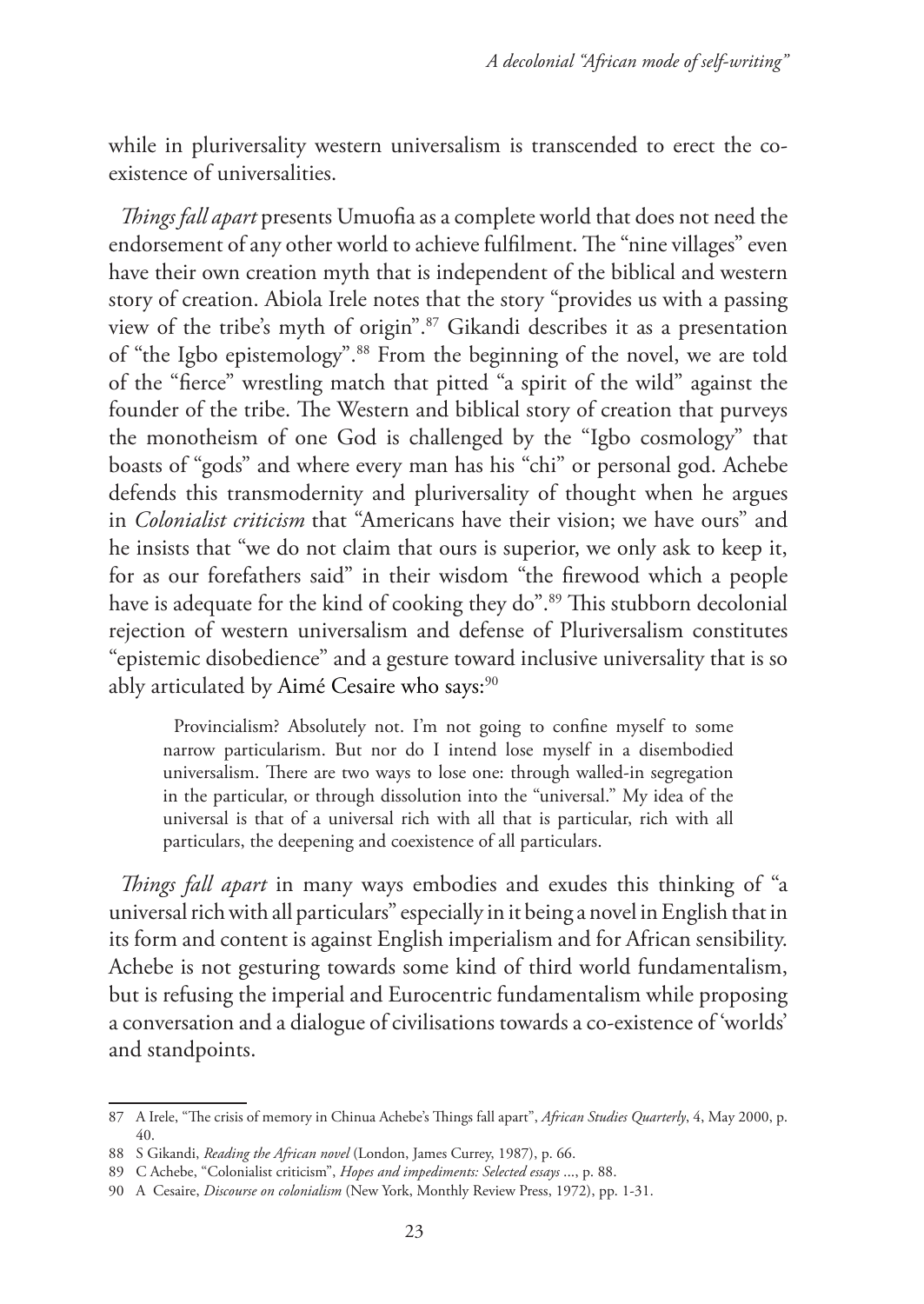In an interview with Bill Moyers, Achebe insists on the argument for the co-existence of worlds minus imperial relations of domination:<sup>91</sup>

Wherever something stands something else will stand beside it. Nothing is absolute. 'I am the truth, the way and the life' would be called blasphemous or simply absurd for is it not well known a man may worship Ogwugwu to perfection and yet be killed by Udo.

In this case Achebe is not insisting on mere polytheism or the existence of many gods, but is arguing for the decolonial existence of many different loci of enunciation and worlds of life and belief. It is the pluriversality, and transmodernity that punctuated not only *Things fall apart*, but also the life of Achebe, who in an essay, *Travelling white*, narrates how he as a political activist resisted Rhodesian racism in 1960 by remaining put in a whites only bus.92 The bold and stubborn resistance to inferiorisation that Achebe displays here is no different from the unbending resolve of the fictional Okonkwo who refused to bow to the colonial order, and one resolve that led to his killing of a colonial messenger and his preference for death by a suicide than life in colonial bondage.

Even at that, as strongly as Achebe feels about the equal humanity of Africans and the historicity of Africa, he still critiques the controversies of African tribal life and culture by showing us the gruesome and sad killing of Ikemefuna, the abandoning in the forest of twin children together with the unnerving treatment of albinos. That Achebe is not issuing a quarrelsome monologue against Eurocentric fundamentalism, but is prepared for a conversation is demonstrated at the end of the story when the colonial District Commissioner promises to tell his own story titled: *The pacification of the primitive tribes of the lower Niger*, <sup>93</sup> which in a way is the promise of a narrative that will most probably contest Achebe's account of colonial encounters in *Things fall apart.*  The world that Achebe imagines has no one truth but many truths that must be allowed to share space in the globe. The promise of the colonial official to write his own version of the history of conquest in Nigeria represents Achebe's own preparedness to listen to what even the colonists have to say. Achebe's imagined world is that "pluriversal" globe where everyone has a say.

<sup>91</sup> B Moyers, *Interview with Achebe, A world of ideas* ..., p. 76.

<sup>92</sup> C Achebe, *The education of a British protected child* (London, Penguin Books, 2009), p. 88.

<sup>93</sup> C Achebe, *Things fall apart* (Oxford, Heinemann Publishers, 1958), p. 224.